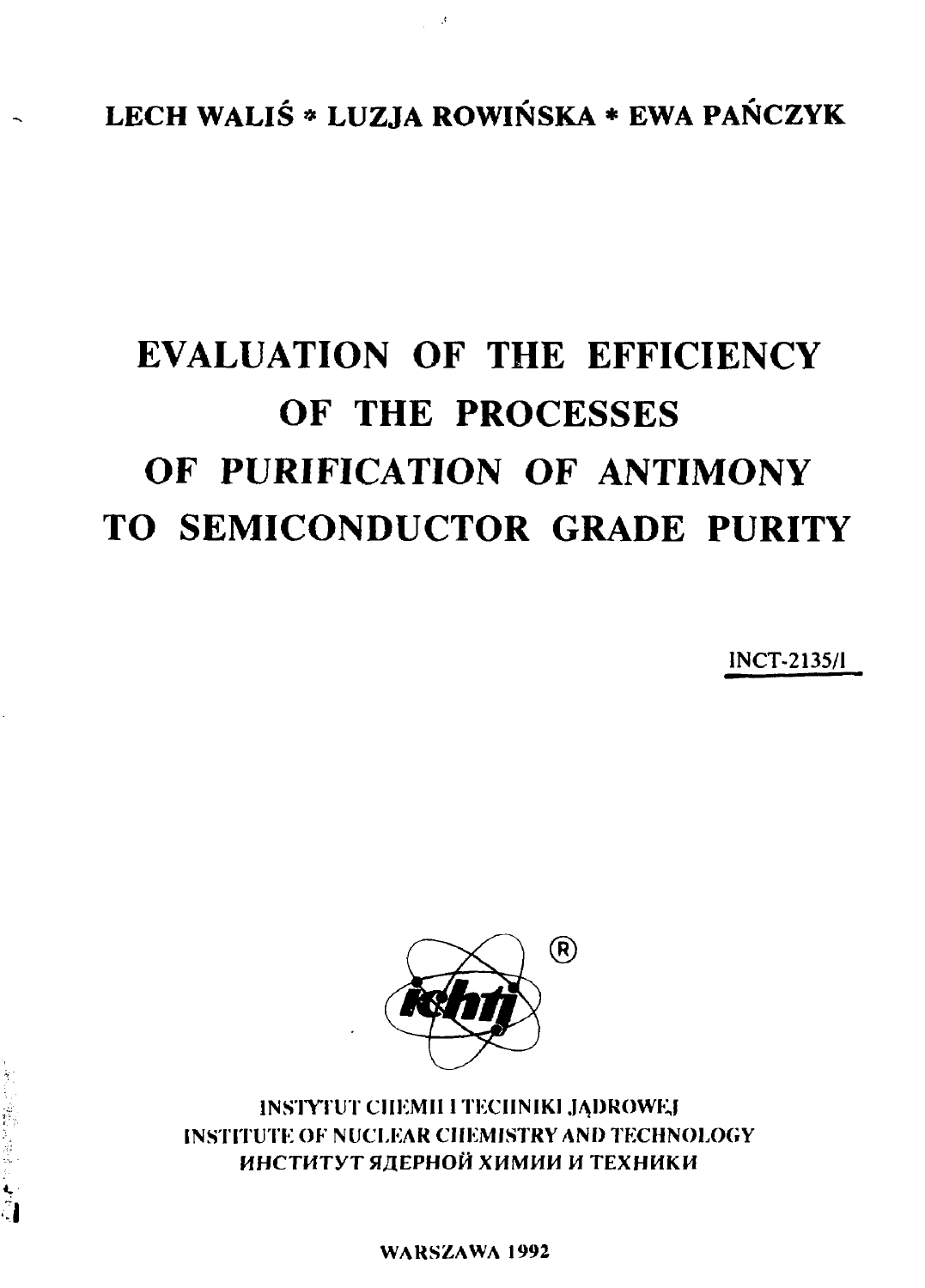**LECH WALIS \* LUZJA ROWIŃSKA \* EWA PAŃCZYK** 

# **EVALUATION OF THE EFFICIENCY OF THE PROCESSES OF PURIFICATION OF ANTIMONY TO SEMICONDUCTOR GRADE PURITY**

# **OCENA EFEKTYWNOŚCI PROCESÓW OCZYSZCZANIA ANTYHONU DO CZYSTOŚCI PÓŁPRZEWODNIKOWEJ**

# ОЦЕНКА ЭФФЕКТИВНОСТИ ПРОЦЕССОВ ОЧИСТКИ СУРЬМЫ **ДО ПОЛУПРОВОДНИКОВОЙ ЧИСТОТЫ**



Institute of Nuclear Chemistry and Technology Department of Nuclear Methods of **Material Engineering**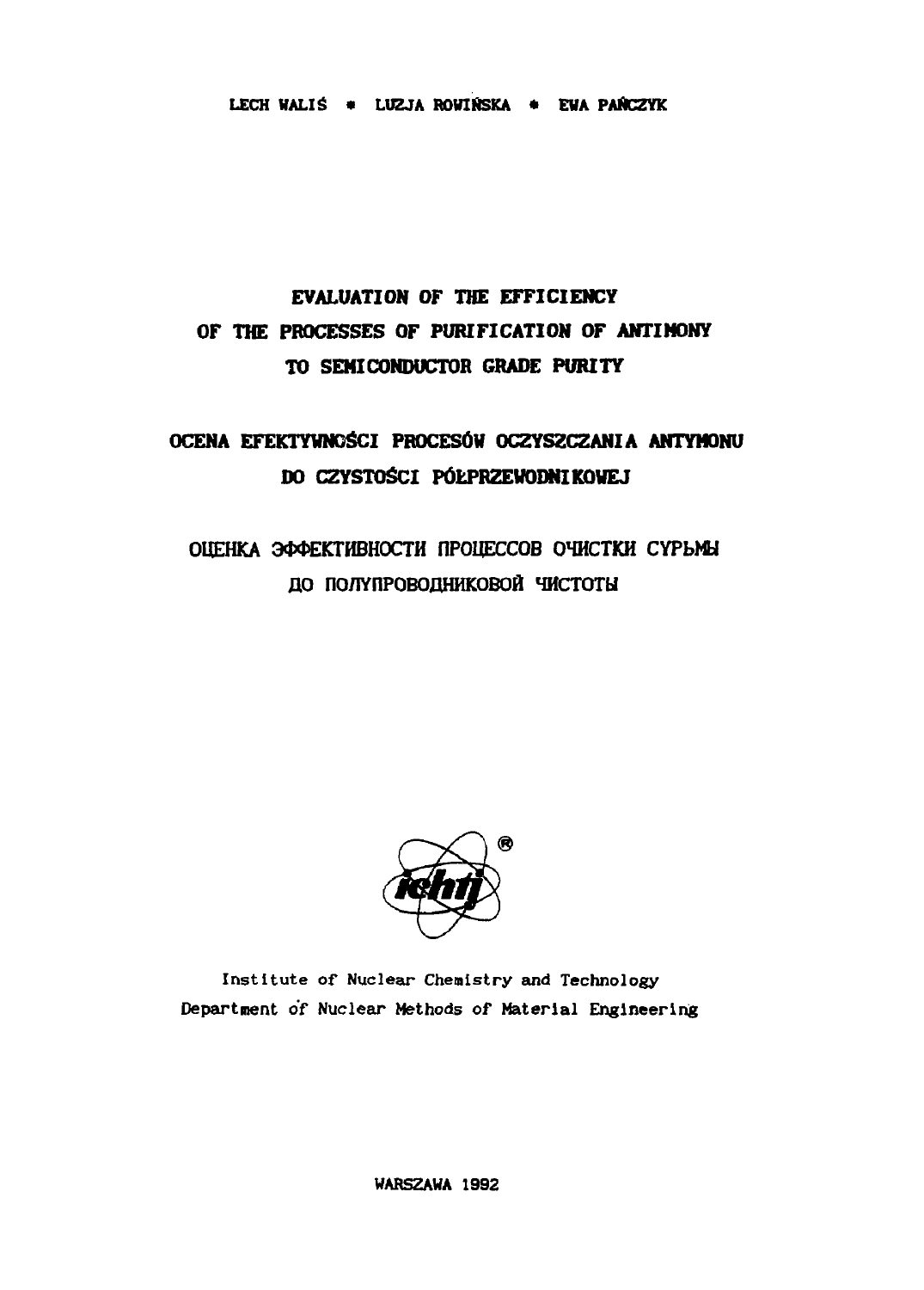#### **EDITORIAL BOARD**

Antoni Dancewicz (chairman), Barbara Andrzejak, Antoni Kallcki, Joachim Kierzek, Ewa Milner, Bronisław Machaj, Jerzy Narbutt, Halina Polkowska-Motrenko, Tadeusz Urbański, Ewa Godlewska (secretary)

# **REVIEWER**

Prof. Jan Tacikowski, Ph.D.

# **GRAPHIC DESIGHER**

 $\label{eq:reduced} \begin{split} \mathcal{L}_{\text{c}}(\mathbf{r}) & = \mathcal{L}_{\text{c}}(\mathbf{r}) \mathcal{L}_{\text{c}}(\mathbf{r}) \mathcal{L}_{\text{c}}(\mathbf{r}) \\ & = \mathcal{L}_{\text{c}}(\mathbf{r}) \mathcal{L}_{\text{c}}(\mathbf{r}) \mathcal{L}_{\text{c}}(\mathbf{r}) \mathcal{L}_{\text{c}}(\mathbf{r}) \mathcal{L}_{\text{c}}(\mathbf{r}) \mathcal{L}_{\text{c}}(\mathbf{r}) \mathcal{L}_{\text{c}}(\mathbf{r}) \mathcal{L}_{\text{c}}(\mathbf{$ 

 $\frac{1}{2}$  $\bullet_\bullet$ 

Stanisław Tyborowski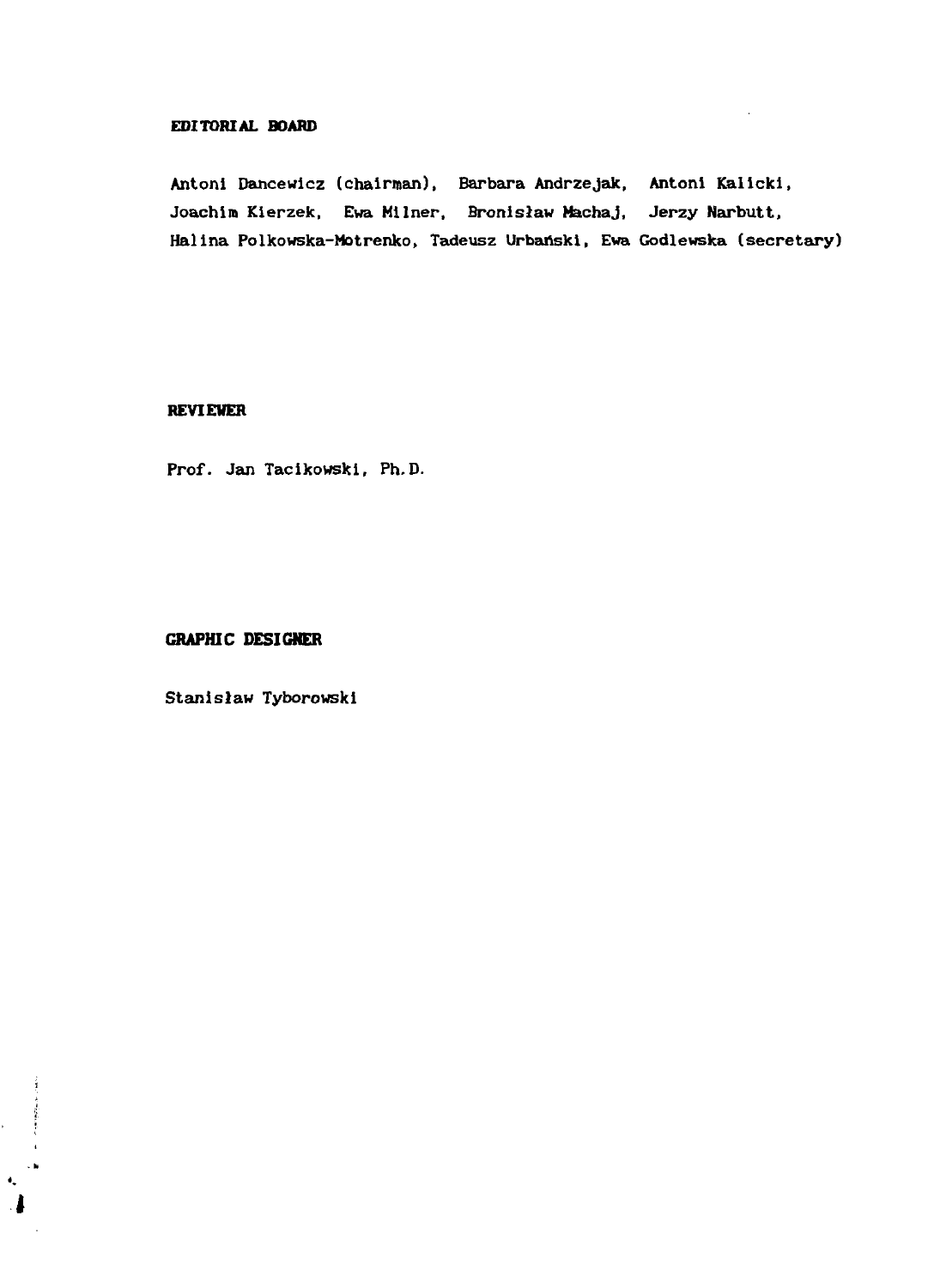#### **ABSTRACT**

**A complex of techniques for purification of antimony from arsenic has been examined with the aid of radiotracer As. The investigated processes comprised vacuum distillation, zone melting and remelting of the metal under artificial slags. The purification efficiencies for the above pro cesses were high and amounted to 94'/. (for 30% of the charge), 50% (for 50%** of the charge) and 99.5% (for 60% of the charge), respectively. Attempts **were made to determine the kinetics of the separation of arsenic from antimony by distillation.**

**The application of the radioactive tracer made it possible to determine rapidly the distribution of impurities after each stage of the process** within a wide concentration range  $(10^{-2}-10^{-7}g/g)$ .

#### **STRESZCZENIE**

**Stosując znacznik promieniotwórczy 7e As przeprowadzono badania kompleksu metod prowadzących do oczyszczania antymonu od arsenu. Badaniami objęto procesy destylacji próżniowej, topienia strefowego i przetapiania metalu pod żużlami syntetycznymi. Uzyskano wysoka efektywnoś oczyszczania dla wyżej wymienionych procesów, odpowiednio 94% (dla 30% wsadu), 50% (dla 50% wsadu) i 99,5% (dla 60% wsadu). Poczyniono pierwsze kroki w kierunku okre ślenia kinetyki procesu oddestylowania arsenu z antymonu.**

**Zastosowanie znacznika promieniotwórczego umożliwiło szybkie określenie** rozkładu zanieczyszczeń po każdej fazie procesu w szerokim zakresie stężeń **(10~<sup>2</sup> -10'<sup>7</sup> g/g).**

#### **РЕЗЮМ**

С применением радиоиндикатора<sup>76</sup> As проведены исследования комплекса методов, в результате которых проводится очистка сурьмы от мышьяка. Исследовались процессы вакуунной перегонки, зонной плавки и переплавки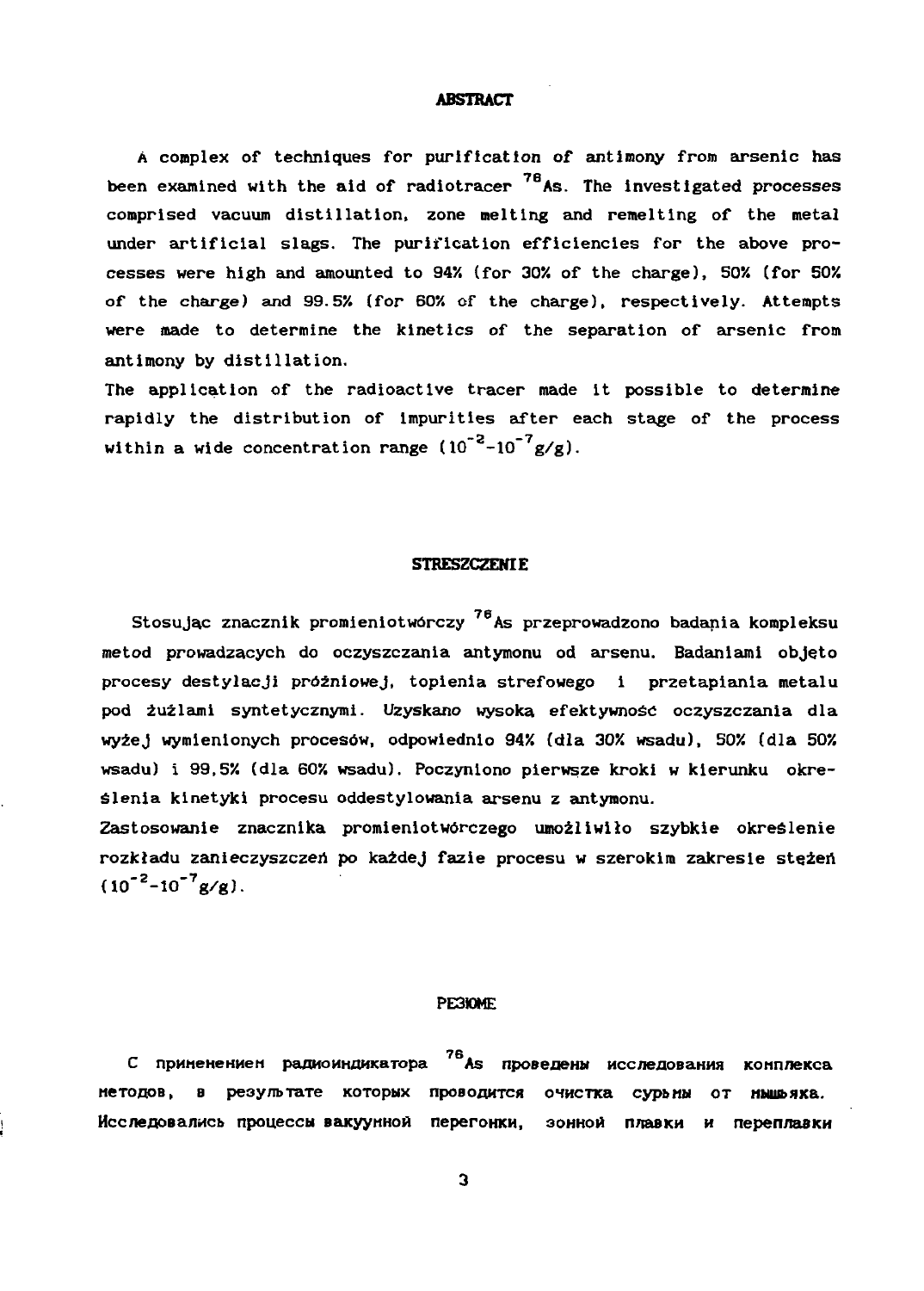неталла под слоем синтетического шлака. В этих процессах получена высокая эффективность очистки, соответственно 94% (для 30% шихты), 50% (для 50% шихты) и 99,5% (для 60% шихты). Предверительно определена также кинетика процесса дистилляционного выделения мышьяка из сурьмы.

Приненение радиоиндикатора позволило на быстрое определение распределения загрязнений на каждом этапе процесса в широком диапазоне концентрации  $(10^{-2} \text{b} 10^{-7} \text{r/r}).$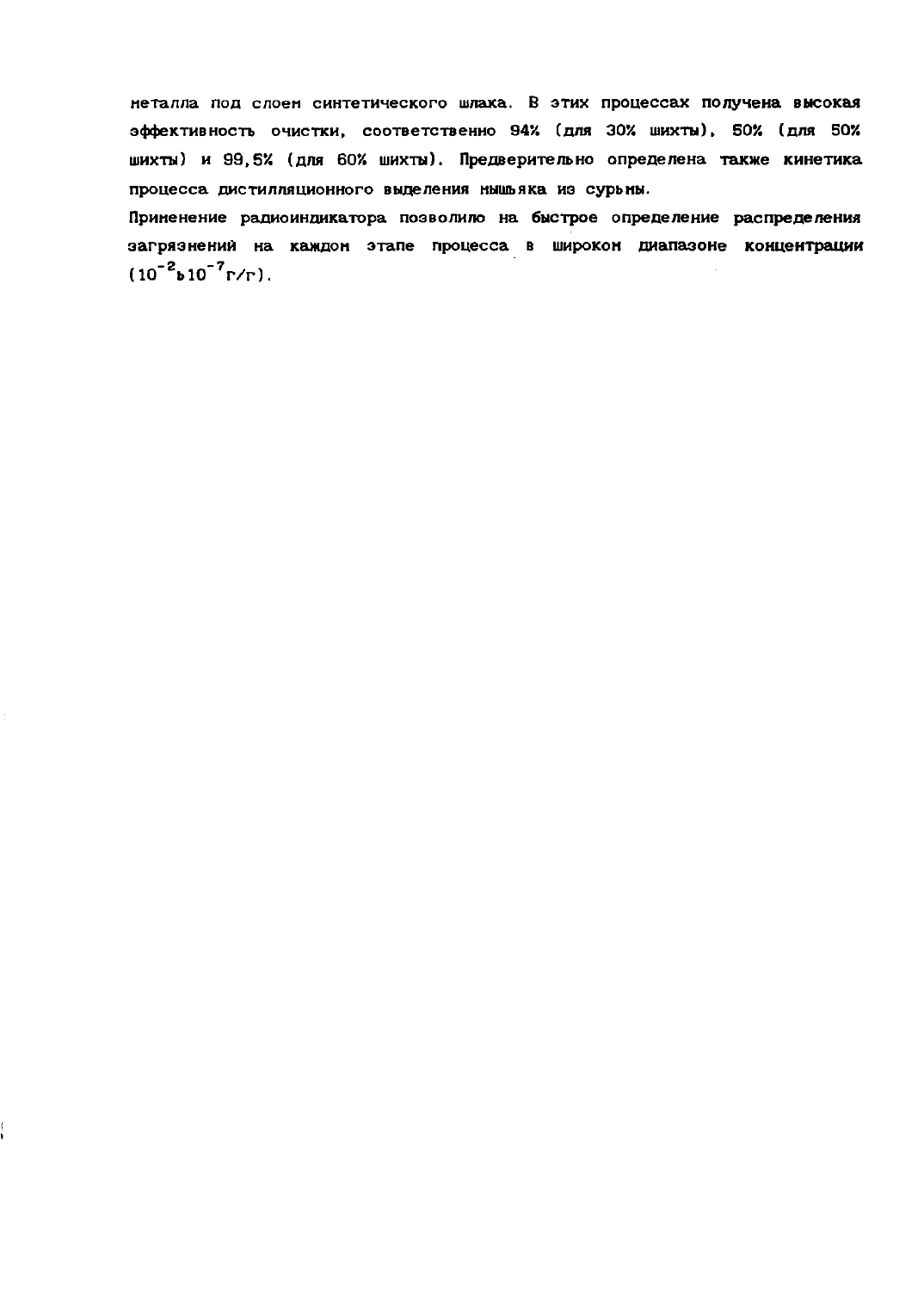# **LIST OF CONTENTS**

| 1. INTRODUCTION                                                                                               | 7  |
|---------------------------------------------------------------------------------------------------------------|----|
| 2. EXAMINATION OF THE VACUUM DISTILLATION PROCESS                                                             | 7  |
| 3. EVALUATION OF THE PURIFICATION DEGREE OF ANTIMONY FROM ARSENIC<br>AS A FUNCTION OF THE TIME OF THE PROCESS | 11 |
| 4. EVALUATION OF THE KINETICS OF THE ANTIMONY DISTILLATION PROCESS                                            | 12 |
| 5. EXAMINATION OF THE ZONE MELTING PROCESS                                                                    | 15 |
| 6. EXAMINATION OF THE PROCESS OF ZONE REMELTING UNDER ARTIFICIAL<br><b>SLAGS</b>                              | 17 |
| <b>7. DISCUSSION</b>                                                                                          | 21 |
| <b>REFERENCES</b>                                                                                             | 23 |

 $\sim$ 

 $\bar{z}$ 

l,

 $\ddot{\phantom{a}}$ 

 $\ddot{\phantom{a}}$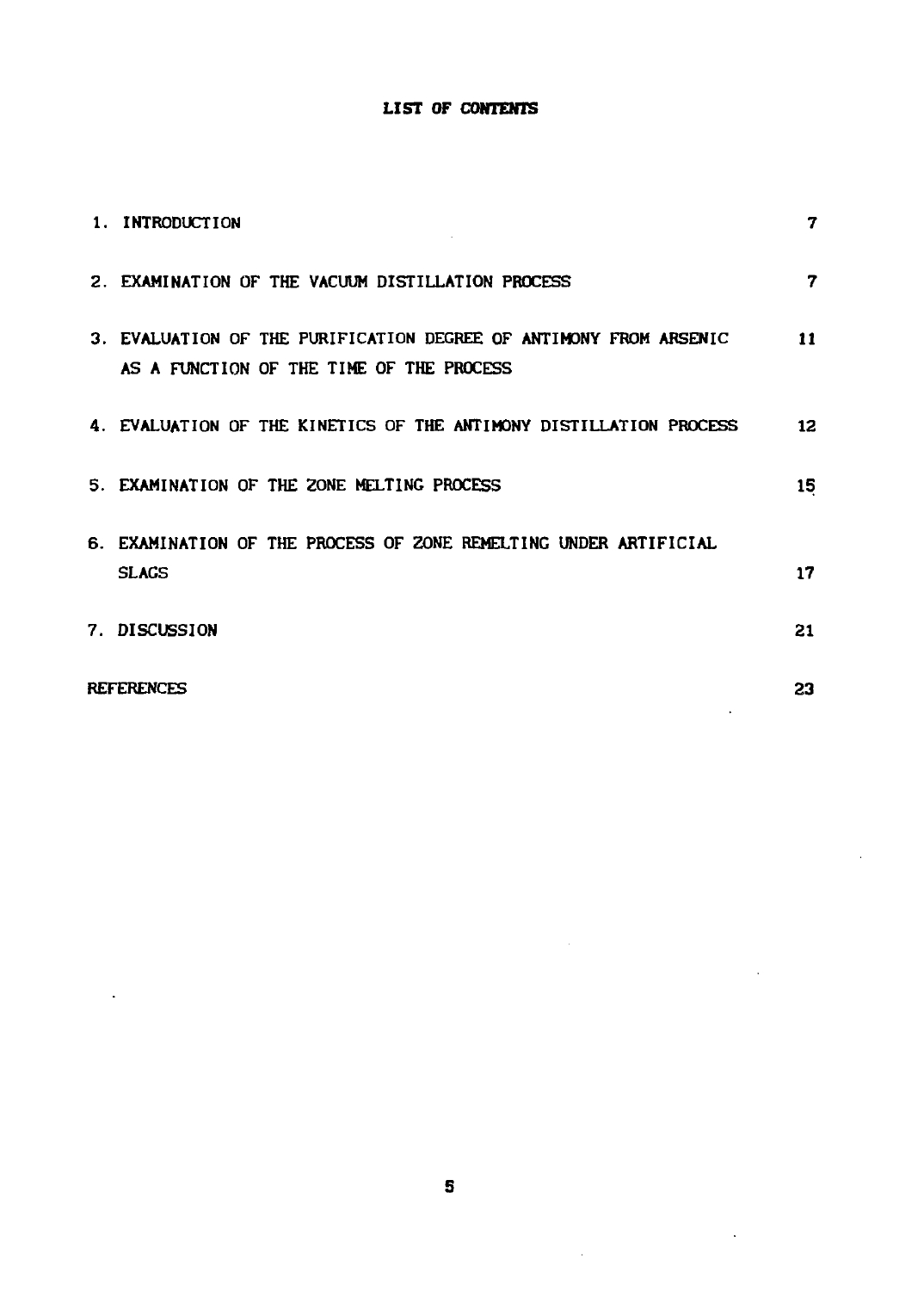#### **1. INTRODUCTION**

**Purification of Metals to semiconductor purity grade is generally carried out by vacuum distillation and zone melting. The effectiveness of these processes was examined using the radlotracer method. Complex studies on these for the system antimony - arsenic were carried out. Antimony was chosen as the object of the studies because of its importance' to semiconductor industry (manufacturing of the III-V group compounds with high carriers mobilities), and of technological difficulties in the separation of arsenic from antimony. When antimony of 99.9X purity is used as the starting material, it Is difficult to obtain antimony of semiconductor purity grade by means of physical methods. Therefore preliminary purification, generally by chemical methods, is carried out. A physico-chemical method was proposed for production of antimony of 99.9994 purity [1]. The method consisted in conversion of antimony oxide to chloride, distillation of the chloride from an aqueous solution, followed by recovery of antimony from chlorides by reduction with hydrogen at the** temperature 1073 K. Antimony of 99.8% purity was used as the starting **material in this process. In the present work, remeltlng under artificial slags was used as a preliminary purification technique.**

#### **2. EXAMINATION OF THE VACUUM DISTILLATION PROCESS**

**In the distillation process using a condenser of low temperature, practically all atoms which are in transient contact with the condenser do** deposit on its surface. The condensation coefficients are close to unity **and the composition of the condensate corresponds to that of the vapour above it. If the temperature of the condenser is sufficiently high, volatile components exhibit low condensation coefficients, which leads to further purification of the condensate 12,3]. In practice, condensers of higher temperature are more Important. The increase in the condensation temperature results in a decrease of the condensation coefficients of all components, and therefore the rate of distillation Is reduced. In practice, the choice of the conditions is a compromise between the efficiency of the pro ss and the purity of the material obtained. The separation of the pair of elements Sb-As Is difficult due to their thermodynamlc properties.**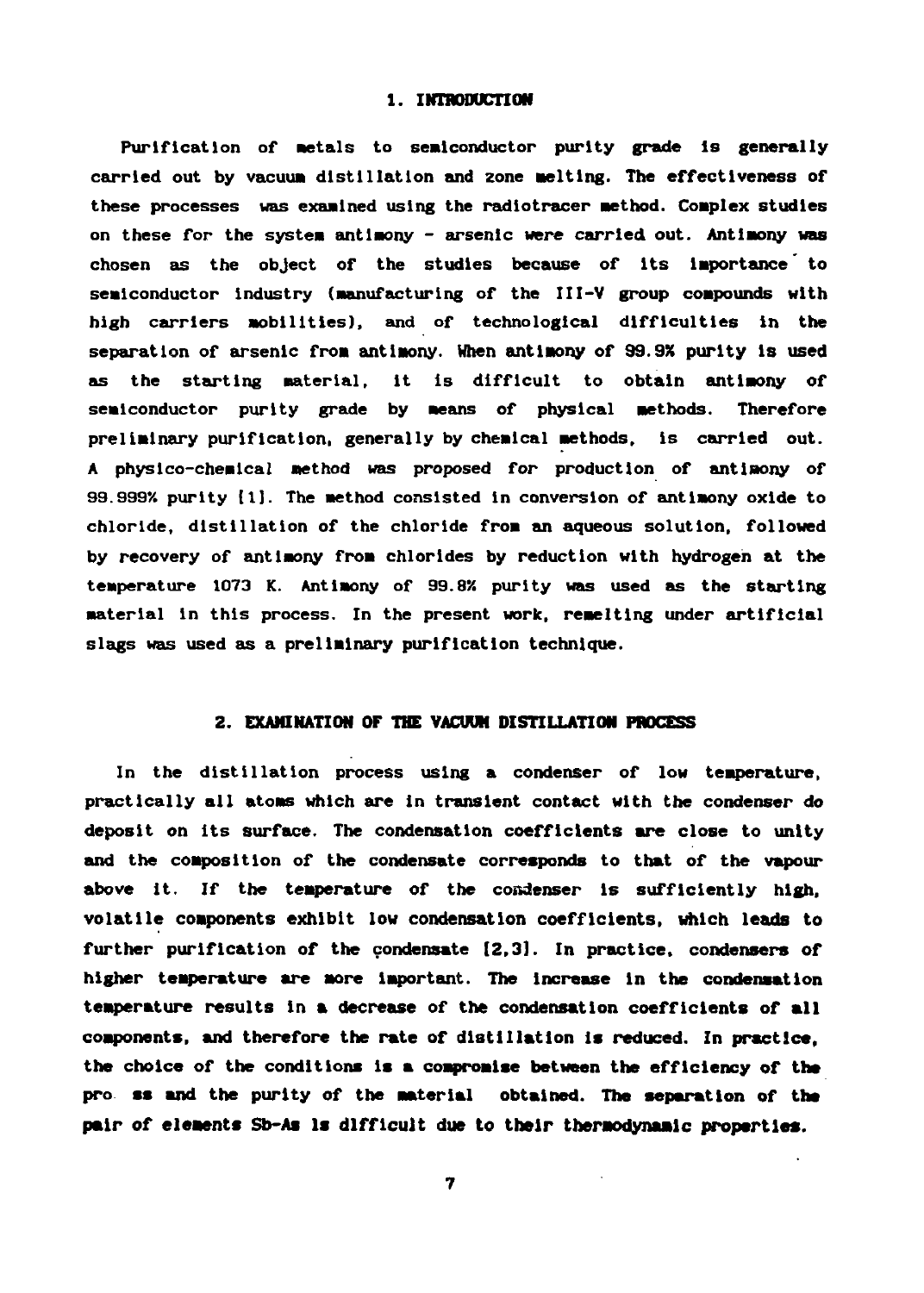**The distillation processes were carried out using both variants of the method - with a heated and unheated condenser. The vacuum distillation was carried out in the equipment described earlier [4]. The distillation furnace was divided into six heating zones. The temperature gradients in the distillation apparatus with the heated and unheated condenser are shown in (Fig. 1).**



**Fig.I. Temperature gradient of the condenser**

**The distillation process was carried out at the temperature of 933-953 K, under the pressure of 2.5x10<sup>\*5</sup> Tr. The mean distillation time was about 2 hours. The purity oi\* the starting antimony after the addition of 0.2 g of arsenic with 7e As tracer was 99.9 '/.. The radio active tracer was introduced by repeated remelting of antimony with the arsenic placed Inside the ingot. The tracer 7e As was obtained by Irradiation of 0.2 g of arsenic In the nuclear reactor EWA at świerk with the neutron flux of 5xl0<sup>12</sup> n cm"<sup>2</sup> s"<sup>1</sup> for 15 minutes. After the distillation process the condensate was sampled and measurements of the radiation intensity were carried out. The samples were collected from a surface of 1 cm 2 along the upper and the lower of the condensate, every 1 cm. Table 1 Illustrates the distribution of antimony mass and the concentration of arsenic along the upper and lower part of the condenser. The distributions of the mean arsenic concentration in the**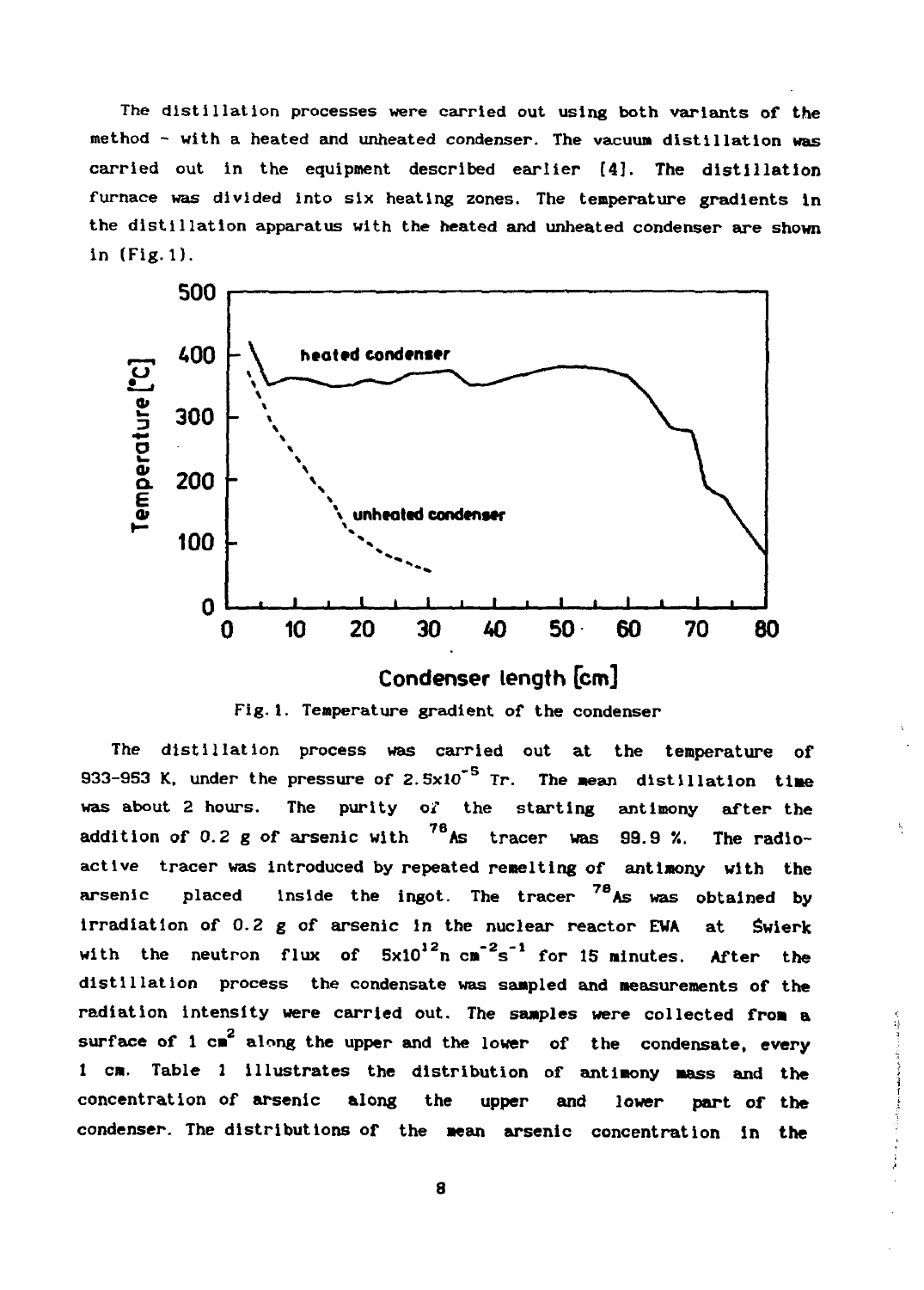| Conden-<br><b>Ser</b><br>length |      | Sb mass<br>[g] |      |      | As concentration in antimony<br>[ppm] |       |  |
|---------------------------------|------|----------------|------|------|---------------------------------------|-------|--|
| [cm]                            | top  | bottom         | mean | top  | bottom                                | mean  |  |
| 1                               | 1.31 | 2.24           | 1.77 | 3.56 | 8.79                                  | 6.18  |  |
| 2                               | 3.56 | 2.26           | 2.91 | 3.41 | 6.83                                  | 5.12  |  |
| 3                               | 1.08 | 1.86           | 1.47 | 4.82 | 8.63                                  | 6.73  |  |
| 4                               | 1.79 | 1.77           | 1.78 | 8.43 | 9.89                                  | 9.16  |  |
| 5                               | 1.55 | 1.90           | 1.72 | 5.39 | 9.52                                  | 7.46  |  |
| 6                               | 1.38 | 3.17           | 2.27 | 6.24 | 7.89                                  | 7.07  |  |
| 7                               | 1.13 | 2.68           | 1.90 | 6.93 | 10.67                                 | 8.80  |  |
| 8                               | 1.93 | 1.97           | 1.95 | 8.26 | 15.8                                  | 12.0  |  |
| 9                               | 1.93 | 2.11           | 2.02 | 10.6 | 18.5                                  | 14.6  |  |
| 10                              | 2.43 | 2.24           | 2.33 | 11.5 | 19.4                                  | 15.5  |  |
| 11                              | 2.27 | 2.20           | 2.23 | 13.4 | 12.5                                  | 12.9  |  |
| 12                              | 2.08 | 2.05           | 2.06 | 15.2 | 23.6                                  | 19.4  |  |
| 13                              | 1.97 | 2.22           | 2.09 | 15.8 | 24.4                                  | 20.1  |  |
| 14                              | 1.74 | 2.59           | 2.17 | 15.0 | 21.1                                  | 18.1  |  |
| 15                              | 1.73 | 1.58           | 1.75 | 15.1 | 25.5                                  | 20.3  |  |
| 16                              | 1.34 | 1.17           | 1.28 | 16.4 | 23.6                                  | 20.0  |  |
| 17                              | 1.52 | 1.79           | 1.65 | 15.1 | 24.0                                  | 19.5  |  |
| 18                              | 1.80 | 3.30           | 2.55 | 15.1 | 27.8                                  | 21.4  |  |
| 19                              | 1.78 | 3.65           | 2.71 | 22.2 | 27.5                                  | 24.9  |  |
| 20                              | 2.54 | 3.48           | 3.01 | 24.5 | 32.4                                  | 28.5  |  |
| 21                              | 3.17 | 2.57           | 2.87 | 26.4 | 40.5                                  | 33.4  |  |
| 22                              | 2.41 | 2.11           | 2.25 | 27.8 | 37.7                                  | 32.8  |  |
| 23                              | 1.58 | 2.16           | 1.87 | 34.3 | 47.0                                  | 40.6  |  |
| 24                              | 1.60 | 1.80           | 1,70 | 31.7 | 48.5                                  | 40.1  |  |
| 25                              | 1.92 | 1.33           | 1.62 | 31.7 | 57.5                                  | 44.6  |  |
| 26                              | 1.70 | 1.31           | 1.50 | 34.8 | 50.3                                  | 42.6  |  |
| 27                              | 1.34 | 1.40           | 1.40 | 42.4 | 54.3                                  | 48.3  |  |
| 28                              | 1.31 | 1.02           | 1.16 | 44.0 | 64.5                                  | 54.2  |  |
| 29                              | 1.24 | 0.67           | 0.96 | 50.6 | 73.2                                  | 61.9  |  |
| 30                              | 1.14 | 0.95           | 1.04 | 53.5 | 68.4                                  | 60.9  |  |
| 31                              | 1.06 | 0.83           | 0.94 | 61.1 | 81.5                                  | 71.3  |  |
| 32                              | 0.99 | 0.65           | 0.82 | 63.0 | 83.7                                  | 73.3  |  |
| 33                              | 0.71 | 0.70           | 0.71 | 74.4 | 110.0                                 | 92.2  |  |
| 34                              | 0.59 | 1.45           | 1.02 | 79.7 | 274.1                                 | 176.9 |  |
| 35                              | 0.73 | 1.00           | 0.86 | 94.4 | 396.8                                 | 245.1 |  |

 $\ddot{\cdot}$ 

 $\frac{1}{3}$ 

í

Table 1. Masses of antimony and concentrations of arsenic in antimony samples after vacuum distillation using condenser heated to 623 К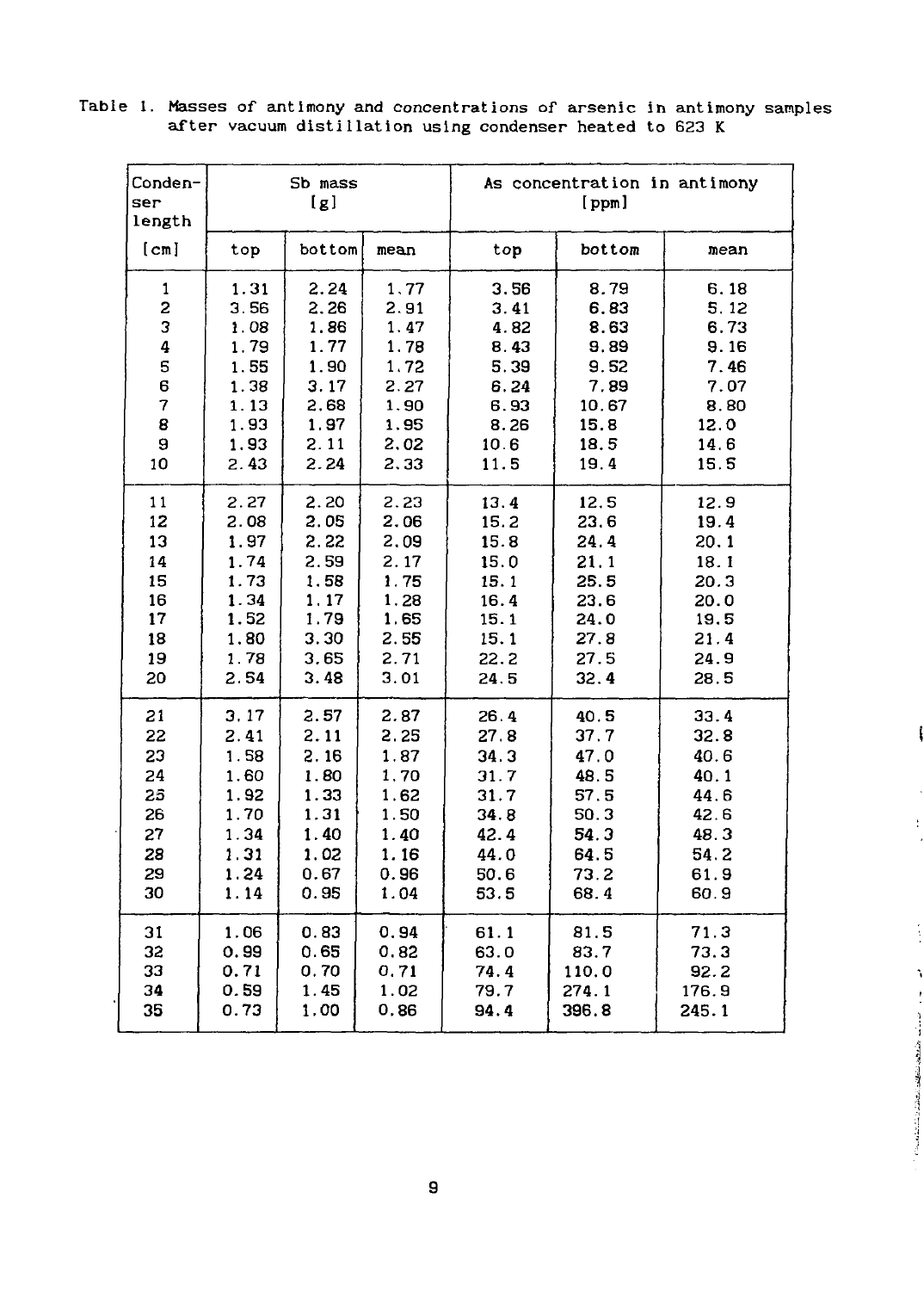**heated (a) and unheated (b) condensers are shown In (Fig.2). The measure ments of the radiation intensity were carried out with the aid of a Nal(Tl) detector coupled to the IN-90 gamma-ray spectrometer {Intertechnique).**



**Fig.2. Distribution of As in antimony as a function of condenser length** The content of <sup>76</sup>As was determined from the integral spectrum. The **counting time was 1000 s. The total mass of antimony deposited in each condenser zone (Table 2) was evaluated from the sample data (Table 1).**

**Table 2. Mass of antimony and mean As concentration In the condensate after vacuum distillation using heated condenser**

| Condenser<br>zone<br>[mm] | Mean As concentration<br>in antimony<br>[ppm] | Mass of<br>antimony<br>[g] |  |
|---------------------------|-----------------------------------------------|----------------------------|--|
| starting<br>antimony      | 154                                           | 1000                       |  |
| $1(0-100)$                | 9                                             | 334                        |  |
| II(100-200)               | 20                                            | 341                        |  |
| III(200-300)              | 46                                            | 254                        |  |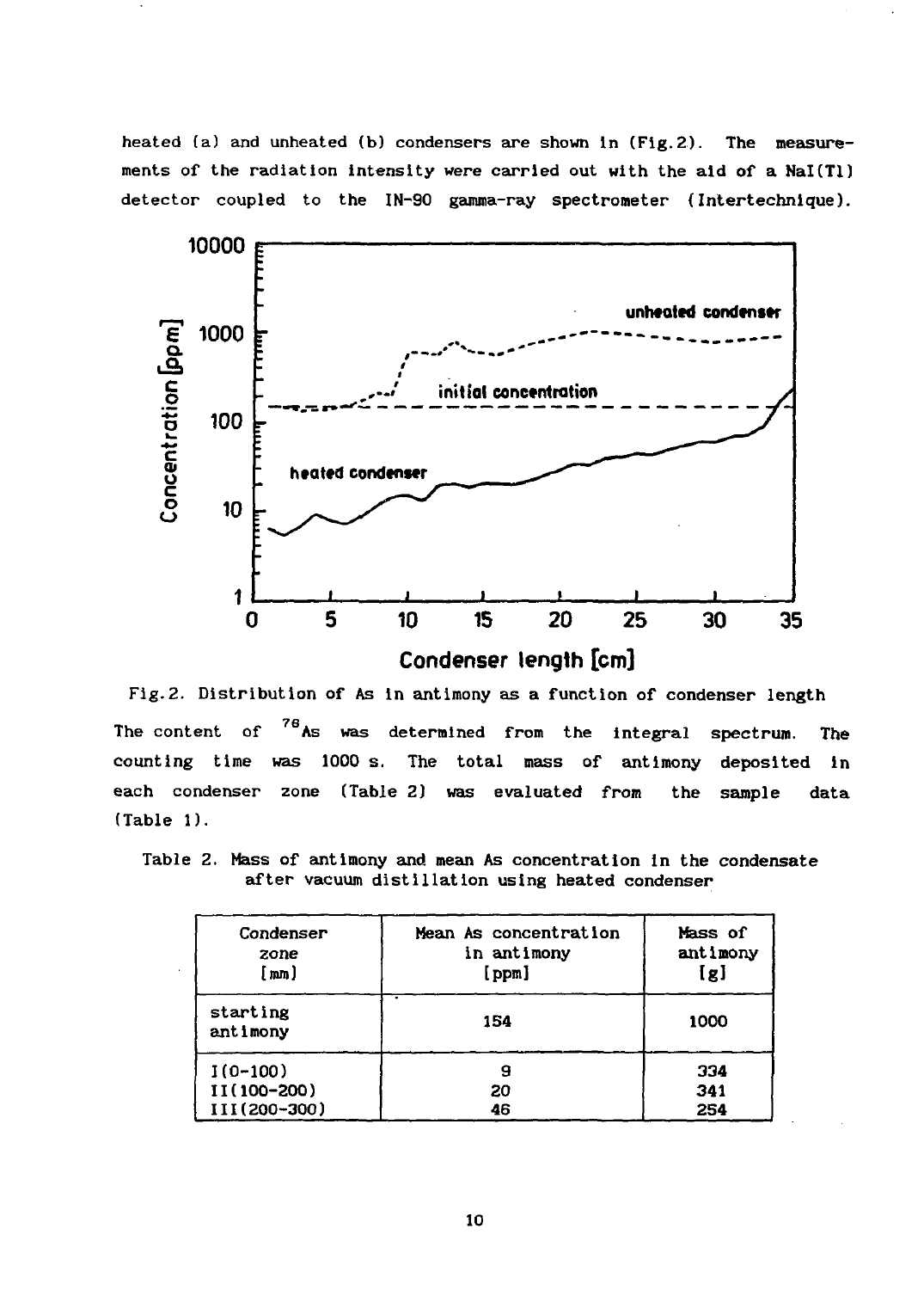# **3. EVALUATION OF THE PURIFICATION DEGREE OF ANTIMONY FROM ARSENIC AS A FUNCTION OF THE TIME OF THE PROCESS**

**The distribution of impurities of many elements as a function of the condenser length is well known. This distribution has the same character, despite of different vapour pressures of the elements [5,6]. In order to evaluate the intensity of evaporation of impurities during the distillation process, the concentration of arsenic in lateral layers of the condensate was determined. The sampling point is shown in (Fig.3). A sample of the** condensate labelled with  $^{76}$ As was cut out and the layers were removed (using microtome) from the sample, starting from those adjacent to the condenser wall (beginning of the distillation) deep into the sample (end of the distillation).



**Fig.3. Position of the condensate sample examined**

The thickness of the first and the final layers was 50 and 100  $\mu$ m, respectively. In total 1500  $\mu$ m of antimony layer was removed. The results **are shown in (Fig. 4). The sample from which the layers were removed had grown on a curved surface (the process was carried out in a graphite tube). For this reason the first layers were removed only from a part of the surface and the content of arsenic in these layers is significantly lower than in those removed from the whole surface.**

move in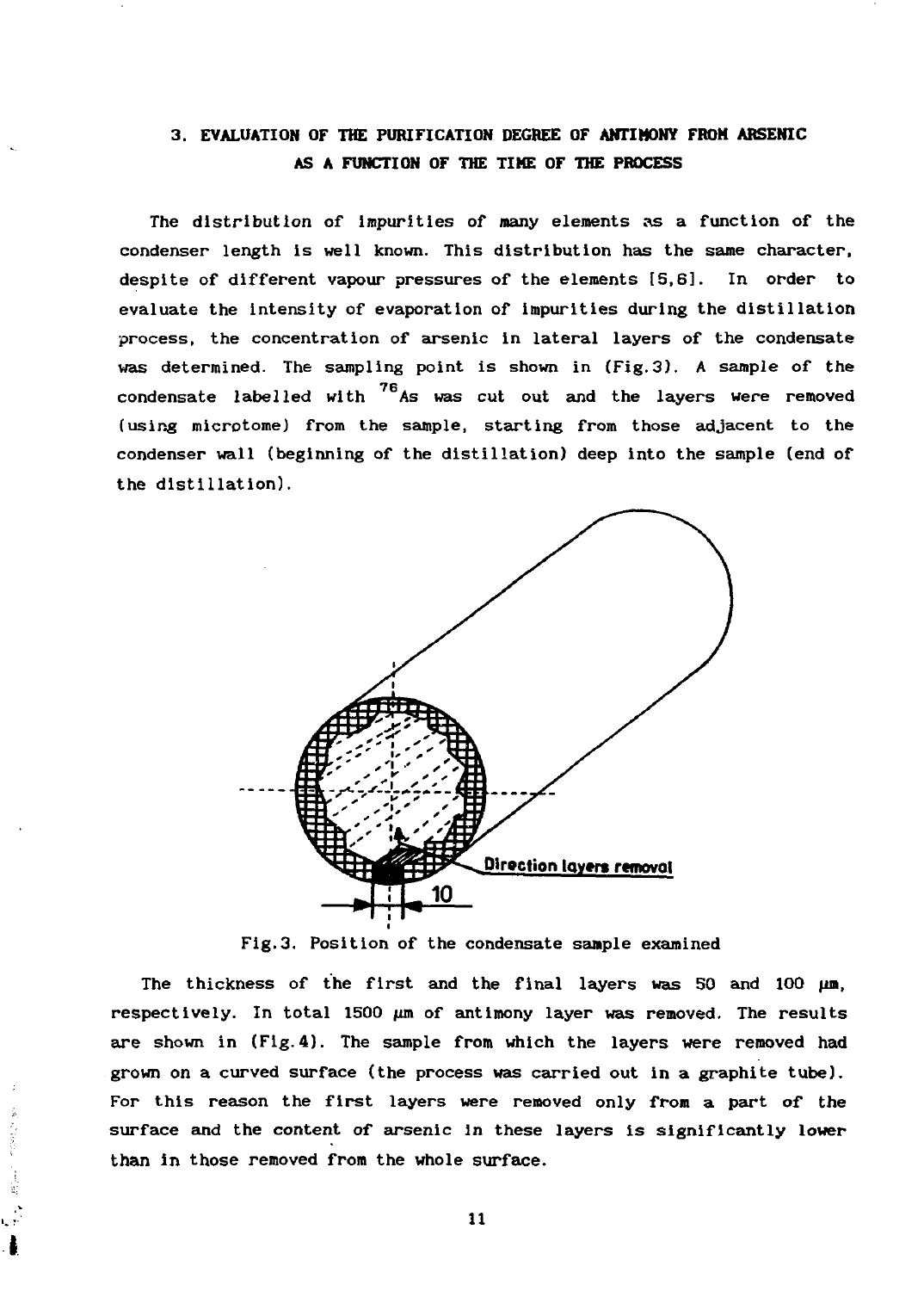

of antimony deposited in the condenser

## **4. EVALUATION OF THE KINETICS OF THE ANTIMONY DISTILLATION PROCESS**

The distillation process of antimony labelled with  $^{76}$ As was carried out under the conditions described above. The radiation intensity of  $^{78}$ As contained in the antimony layer growing on the condenser walls, was



Fig.5. Lead collimator

contractor in the contractor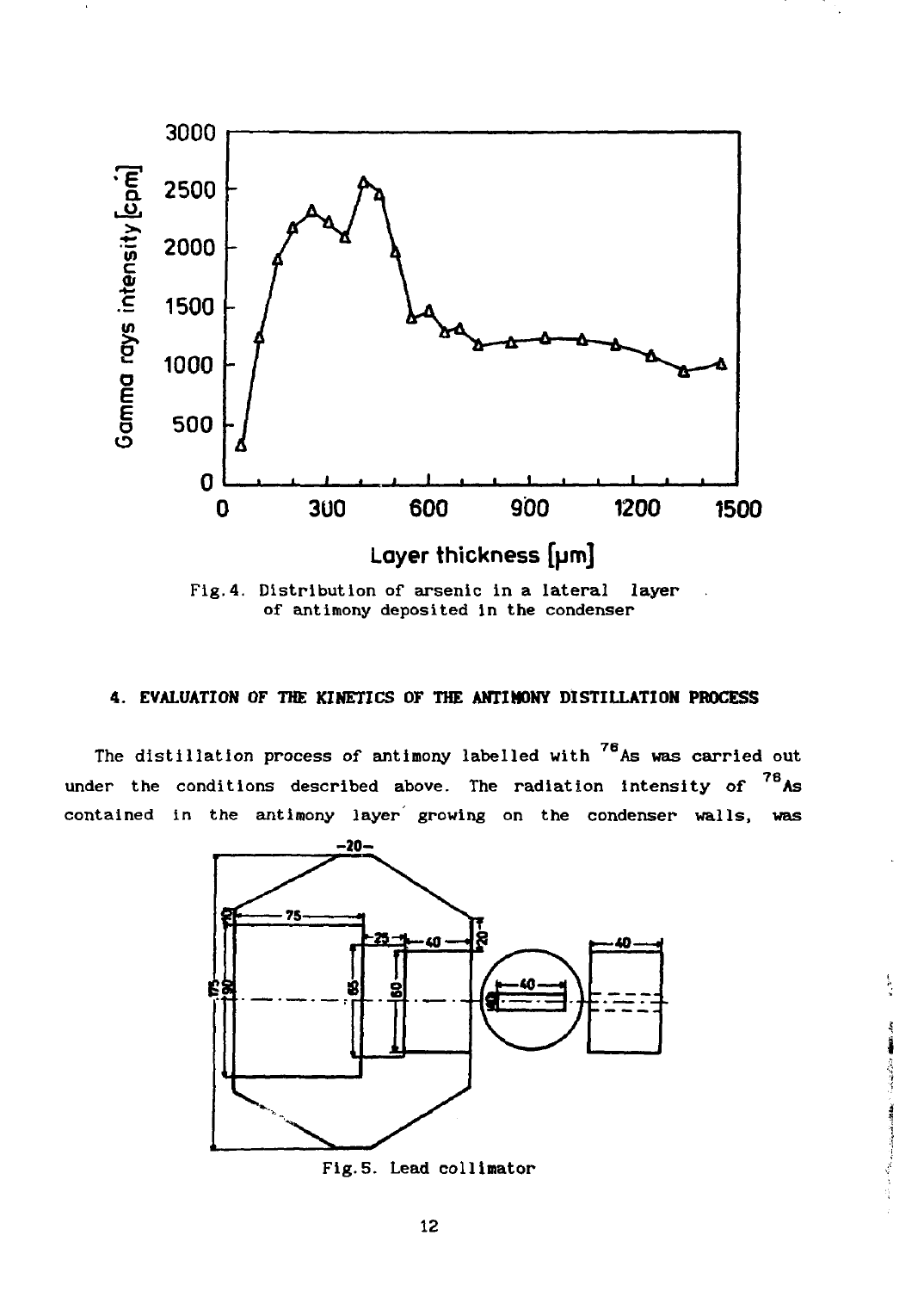measured during the process. The spectrometric probe consisted of a NaI(Tl) **crystal of dimensions 45x50 mm (type SS-48) coupled to the Didac-800 analyzer (Intertechnique) operating in multiscaler mode. The probe was placed at the beginning of the condenser and shielded by a coin mat or. The shape and dimensions of the collimator are shown in (Fig.5).**



**Fig.6. Temperature distribution along the condenser after heating for 30 and 90 minutes**

**The furnace was heated up for about 1 h before the distillate began to deposit on the walls of the condenser. That moment was assumed to be the beginning of the distillation. The experiment was carried out using the heated condenser. The distribution of temperature along the condenser is presented in (Fig.6). The measurements of radiation intensity were carried out every 100 s. The results obtained (corrected for the decay) are shown in (Fig.7). The increments in the radiation intensity are shown in (Fig.8).**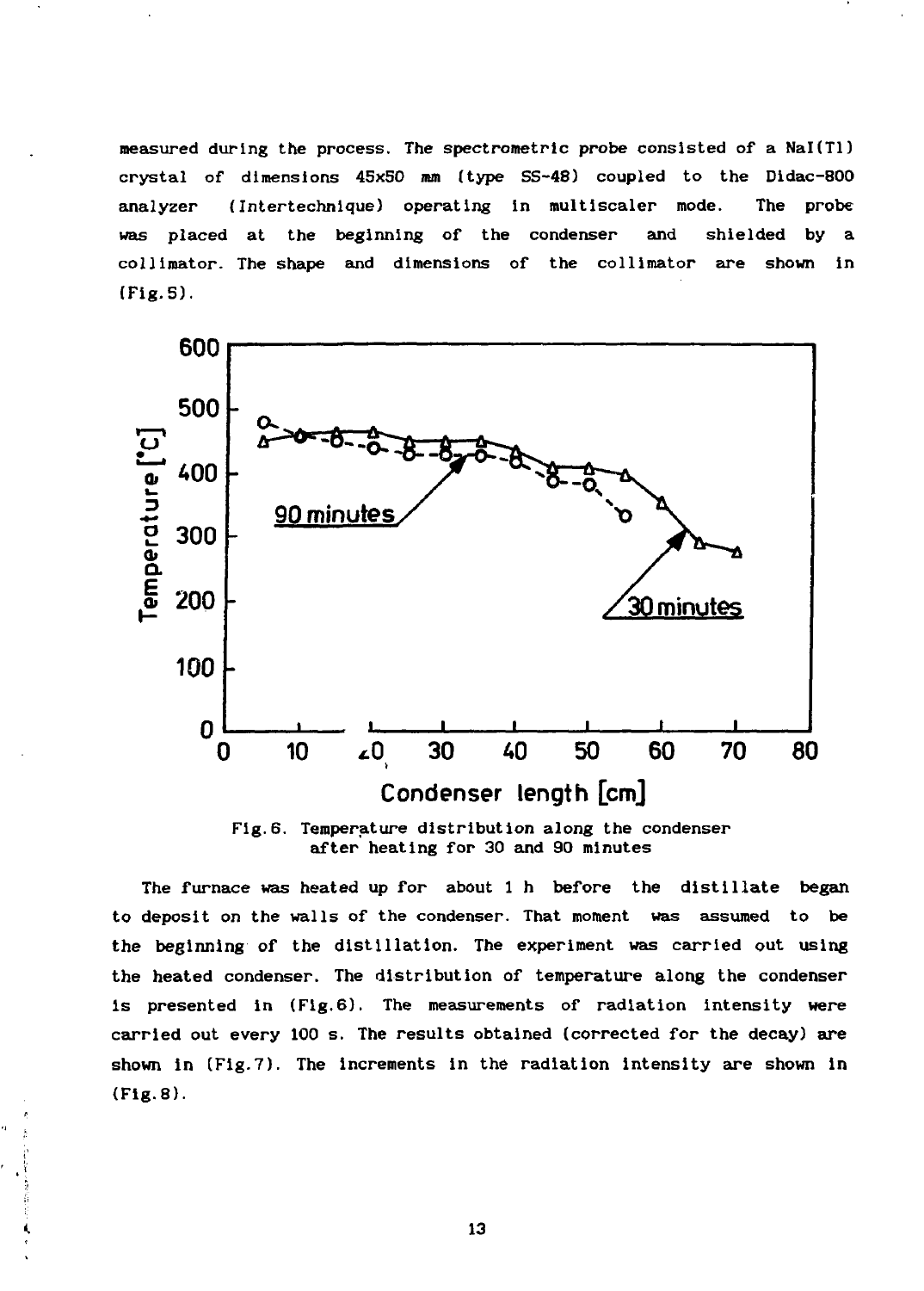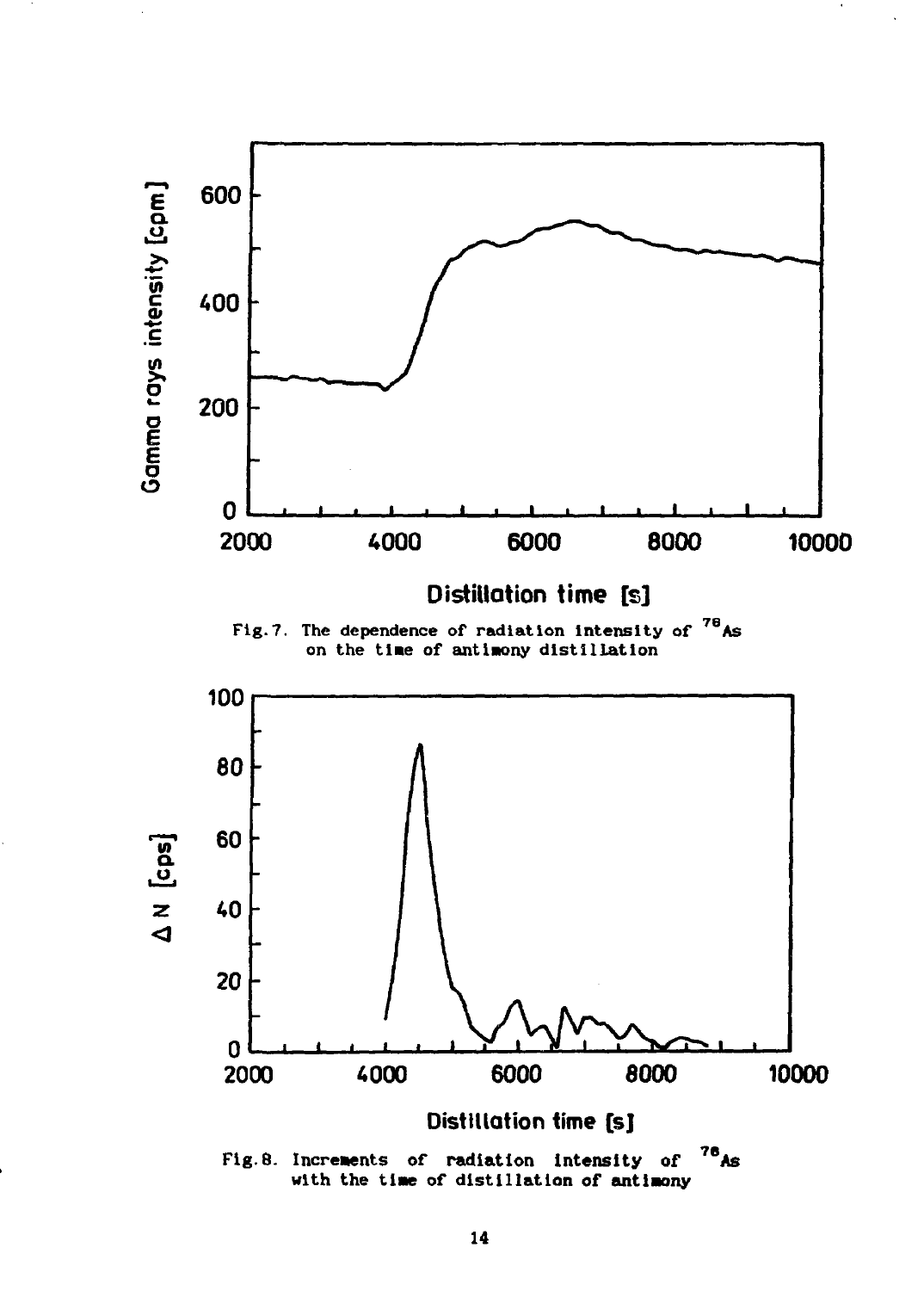## **S. EXAMINATION OF THE ZONE MELTING PROCESS**

**The final purification of antimony was carried out by the zone melting process In typical apparatus supplied with high frequency current (about 0.4 MHz). The width of the heating zone was approx.80 NH. The shift rate of the heating zone was approx. 40 mm/h. The run time of the process was about 9 h. Argon atmosphere was used. The mass of antimony subjected to the purification was 4800 g, the mass of arsenic with radioactive tracer - 0.501 g. The Initial concentration of arsenic in antimony was 104 ppm. Arsenic was added to antimony as described in § 2. The antimony sample labelled with As was used as the standard of arsenic concentration of 104 ppm.**

| Condenser               |     |                         |     |     | succesive passages of the zone [ppm] |     | Distribution of As concentration in the ingot after |                         |
|-------------------------|-----|-------------------------|-----|-----|--------------------------------------|-----|-----------------------------------------------------|-------------------------|
| length<br>[ <b>cm</b> ] | ī   | $\overline{\mathbf{2}}$ | 3   | 4   | $\overline{\mathbf{s}}$              | 6   | 7                                                   | $\overline{\mathbf{g}}$ |
|                         |     |                         |     |     |                                      |     |                                                     |                         |
| 1                       | 88  | 45                      | 55  | 36  | 47                                   | 39  | 38                                                  | 36                      |
| 3                       | 82  | 64                      | 55  | 46  | 46                                   | 42  | 42                                                  | 34                      |
| 5                       | 80  | 67                      | 59  | 50  | 51                                   | 45  | 45                                                  | 38                      |
| 7                       | 80  | 71                      | 61  | 57  | 53                                   | 48  | 49                                                  | 43                      |
| 9                       | 83  | 72                      | 61  | 57  | 51                                   | 51  | 47                                                  | 40                      |
| 11                      | 84  | 72                      | 62  | 58  | 57                                   | 55  | 51                                                  | 45                      |
| 13                      | 86  | 73                      | 67  | 61  | 62                                   | 55  | 50                                                  | 47                      |
| 15                      | 91  | 75                      | 73  | 63  | 63                                   | 61  | 57                                                  | 55                      |
| 17                      | 89  | 82                      | 75  | 66  | 67                                   | 59  | 58                                                  | 53                      |
| 19                      | 95  | 80                      | 80  | 67  | 66                                   | 65  | 60                                                  | 61                      |
| 21                      | 94  | 83                      | 81  | 75  | 67                                   | 69  | 67                                                  | 62                      |
| 23                      | 94  | 86                      | 84  | 76  | 72                                   | 72  | 67                                                  | 63                      |
| 25                      | 94  | 87                      | 88  | 80  | 73                                   | 75  | 72                                                  | 71                      |
| 27                      | 98  | 87                      | 90  | 83  | 77                                   | 80  | 76                                                  | 73                      |
| 29                      | 96  | 90                      | 92  | 85  | 83                                   | 84  | 84                                                  | 79                      |
| 31                      | 99  | 94                      | 100 | 90  | 87                                   | 96  | 89                                                  | 84                      |
| 33                      | 96  | 96                      | 103 | 93  | 91                                   | 101 | 98                                                  | 89                      |
| 35                      | 96  | 109                     | 105 | 100 | 95                                   | 106 | 107                                                 | 101                     |
| .37                     | 97  | 116                     | 113 | 101 | 107                                  | 115 | 107                                                 | 109                     |
| 39                      | 101 | 117                     | 118 | 111 | 116                                  | 125 | 125                                                 | 128                     |
| 41                      | 111 | 112                     | 116 | 113 | 118                                  | 132 | 121                                                 | 134                     |
| 43                      | 126 | 121                     | 128 | 122 | 135                                  | 142 | 127                                                 | 134                     |
| 45                      | 130 | 140                     | 152 | 131 | 153                                  | 155 | 142                                                 | 141                     |
| 47                      | 127 | 133                     | 142 | 119 | 157                                  | 141 | 159                                                 | 136                     |
| 49                      | 125 | 134                     | 136 | 129 | 163                                  | 146 | 166<br>×.                                           | 134                     |
| 51                      | 127 | 137                     | 146 | 146 | 173                                  | 161 | 176                                                 | 149                     |
| 53                      | 129 | 145                     | 160 | 165 | 176                                  | 183 | 178                                                 | 168                     |
| 55                      | 124 | 141                     | 159 | 165 | 169                                  | 180 | 180                                                 | 167                     |
| 57                      | 131 | 152                     | 165 | 176 | 181                                  | 198 | 196                                                 | 176                     |
| 59                      | 86  | 180                     | 104 | 596 | 185                                  | 169 | 93                                                  | 190                     |
|                         |     |                         |     |     |                                      |     |                                                     |                         |

**Table 3. Distribution of As concentration In antimony after eight passages of the purification zone**

 $\frac{1}{2}$ Ĵ, k Ņ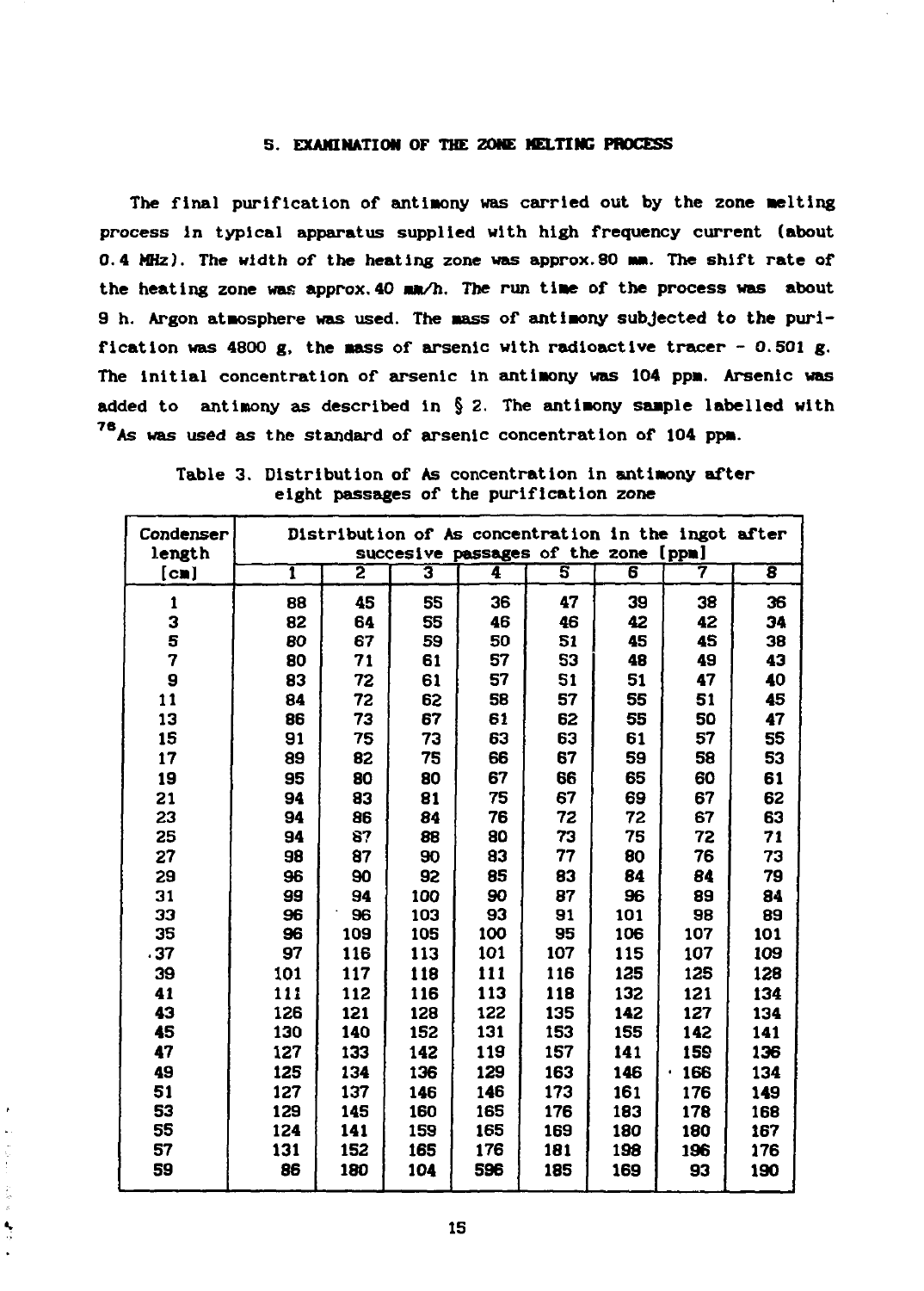

Fig.9. Distribution of As in antimony after the passage of purification zone

|  |  |                             |  |  | Table 4. Purification of antimony from arsenic |
|--|--|-----------------------------|--|--|------------------------------------------------|
|  |  | in the zone melting process |  |  |                                                |

| Number<br>of zone |                       | As concentration in antimony<br>[ppm] |                   | Purification degree<br>${x}$ |  |  |
|-------------------|-----------------------|---------------------------------------|-------------------|------------------------------|--|--|
| passages          |                       | Length of purified ingot [cm]         | with respect to:  |                              |  |  |
|                   | 21                    | total-59                              | initial<br>values | former<br>values             |  |  |
|                   | 87                    | 101                                   | 16                | 16                           |  |  |
| 2                 | 71                    | 112                                   | 32                | 18                           |  |  |
| 3                 | 66                    | 101                                   | 37                | 7                            |  |  |
| 4                 | 58                    | 111                                   | 44                | 12                           |  |  |
| 5                 | 57                    | 101                                   | 46                | 2                            |  |  |
| 6                 | 54                    | 102                                   | 48                | 5                            |  |  |
| 7                 | 51                    | 98                                    | 51                | 6                            |  |  |
| 8                 | 47                    | 95                                    | 55                | 8                            |  |  |
| $mean = 103$      |                       |                                       |                   |                              |  |  |
|                   | Initial concentration | 104.4                                 |                   |                              |  |  |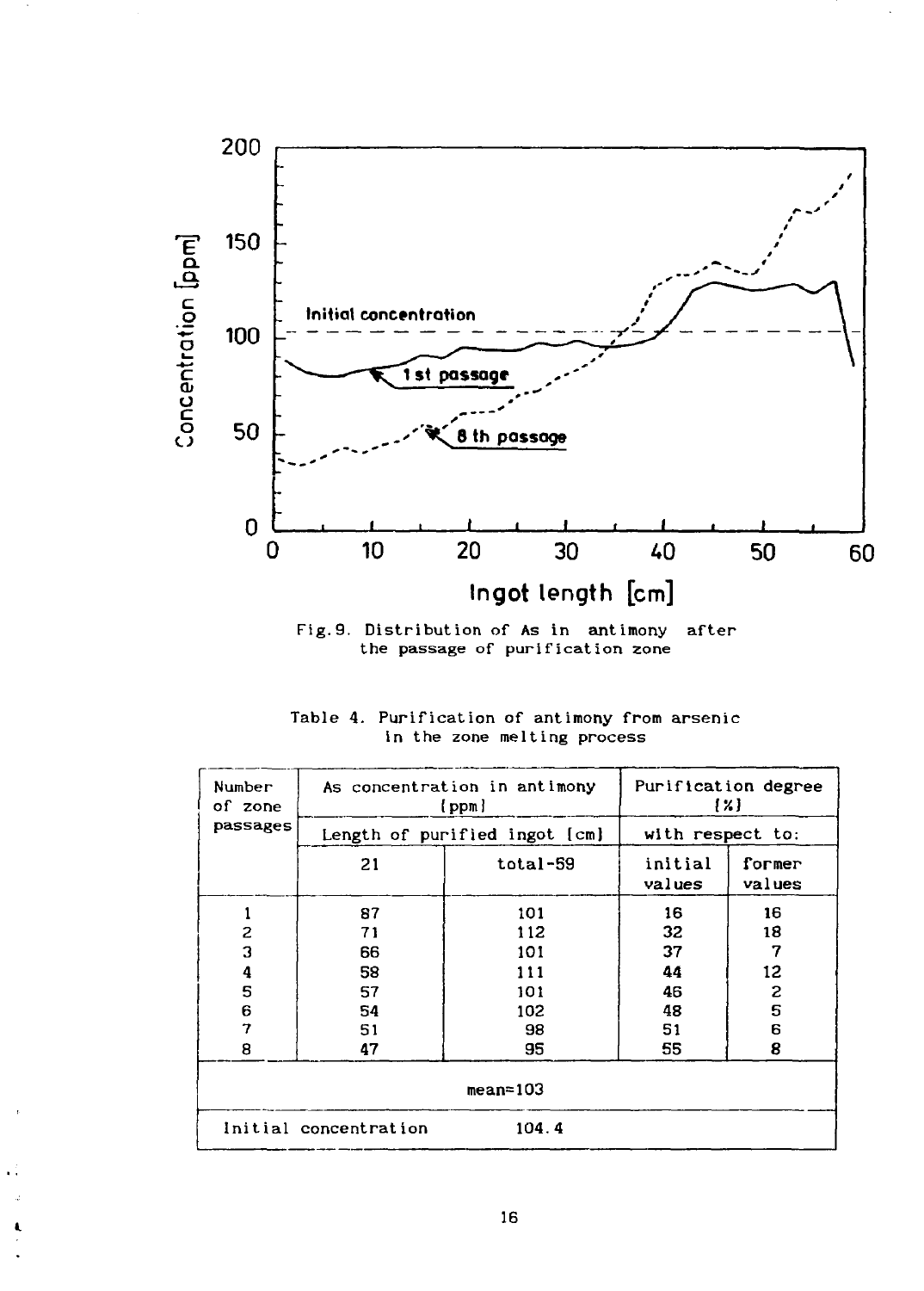**The radiation intensity of <sup>76</sup> A s was measured along the whole ingot every 20 mm. The measurements were carried out using the set-up described earlier |7J. The detector was shielded from all sides with a lead shield 60 ir.m thick. The Nal(Tl) crystal was provided with an interchangeable collitnator 5 mm wide and 20 mm long. The ingot was positioned per pendicularly to the collimator window and moved above it.**

**The concentrations of As in antimony along the whole length of the ingot after each zone passage are shown in Table 3. The distributions of arsenic concentration in antimony after the 1st and 8th passages of the purification zone, compared with the concentration of arsenic in the starting antimony are shown in (Fig.9). The efficiency of the purification of antimony from arsenic in this process after eight zone passages is presented in Table 4.**

## **6. EXAMINATION OF THE PROCESS OF ZONE REMELTING UNDER ARTIFICIAL SLAGS**

**The process of zone remelting under artificial slags was carried out in the apparatus designed for aone melting of metals. The conditions of the** process, the way of introduction of <sup>76</sup>As to the antimony and the method of **the measurement of the radiation Intensity were the same as described above. The initial concentration of arsenic in antimony was 47 ppm. The masses of the slags after the 1st and 2nd melts were 450 and 350 g, respectively, i.e. about one tenth of the charge mass.**

The composition of the slag was as follows: 50% NaNO<sub>2</sub>, 30% NaOH and 20% K<sub>2</sub>CO<sub>2</sub>. The slag was loaded on to the ingot and the remelting process was carried out. After the process the slag was sampled. The upper surface of the ingot covered with the slag was divided into sections 30 mm long. The slag was then removed from the surface. After the process the slag was distributed irregularly. After the 1st zone passage the slag was shifted to the end of the ingot. Therefore the sample No 15 was collected from a surface 150 mm long. Further samples were collected from surfaces 30 mm long (Table 5, column 1). After the second passage the slag was shifted towards the beginning of the ingot. The sample 46-58 was collected from the end section of the ingot, 130 mm long (Table 5, column 3). After the 1st **end section of the ingot, 130 mm long (Table 5, column 3). After the 1st zone passage the radiation intensity of As contained in the antimony was**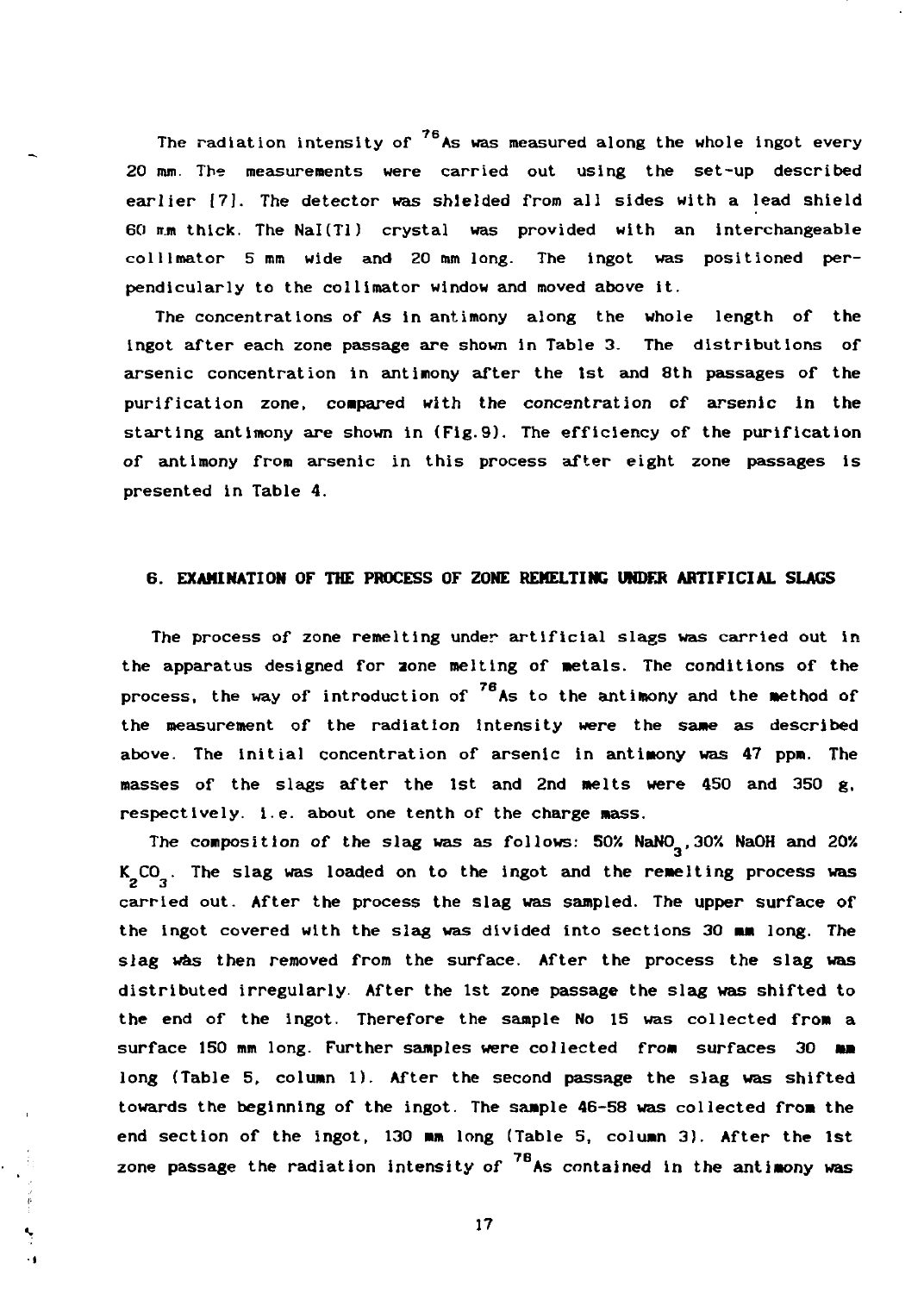| Number of zone passage                                   |                                                                              |                                                       |                                                                              |  |  |  |
|----------------------------------------------------------|------------------------------------------------------------------------------|-------------------------------------------------------|------------------------------------------------------------------------------|--|--|--|
|                                                          | 1                                                                            |                                                       | $\overline{\mathbf{z}}$                                                      |  |  |  |
| ingot<br>length<br>[cm]                                  | <b>As</b><br>Ingot<br>concentration<br>length<br>[ppn]<br>[cm]               |                                                       | <b>As</b><br>concentration<br>[ppn]                                          |  |  |  |
| 15<br>18<br>21<br>25<br>28<br>31<br>33<br>36<br>42<br>45 | 38.9<br>93.0<br>60.8<br>49.4<br>41.9<br>56.3<br>68.8<br>33.8<br>32.1<br>35.8 | 3<br>6<br>9<br>12<br>15<br>18<br>21<br>24<br>27<br>30 | 15.9<br>16.7<br>15.7<br>13.7<br>15.7<br>20.3<br>17.9<br>16.5<br>14.8<br>30.7 |  |  |  |
| 48<br>51<br>54<br>57                                     | 58.6<br>38.0<br>39.9<br>58.4                                                 | 33<br>36<br>39<br>42<br>45<br>$46 - 58$               | 27.0<br>27.4<br>25.7<br>27.6<br>27.8<br>20.4                                 |  |  |  |
| standard dev.s<br>$V = 100$ s/x                          | 50.4<br>mean x<br>16.9<br>$34 \;$ %                                          |                                                       | 20.9<br>5.8<br>28 %                                                          |  |  |  |

# **Table 5. As concentration in the slag after 1st and 2nd passage of purification zone**

**Table 6. Arsenic concentration in the ingot after the 1st zone passage (i ngot under s1ags)**

| Ingot<br>length<br>[cm] | As conc.<br>in antimony<br>[ppm] | Mean<br>conc.<br>[ppm] | Ingot<br>length<br>$[\text{cm}]$ | As conc.<br>in antimony<br>[ppm] | Mean<br>conc.<br>[ppn] |
|-------------------------|----------------------------------|------------------------|----------------------------------|----------------------------------|------------------------|
| 1                       | 3.8                              |                        | 35                               | 22                               |                        |
| 3                       | 4.3                              |                        | 37                               | 21                               |                        |
| S                       | 2.0                              |                        | 39                               | 25                               |                        |
| $\overline{7}$          | 1.6                              |                        | 41                               | 28                               |                        |
| 9                       | 1.0                              |                        | 43                               | 42                               |                        |
| 11                      | 0.8                              |                        | 45                               | 42                               |                        |
| 13                      | 0.6                              |                        | 47                               | 28                               |                        |
| 15                      | 0.2                              |                        | 49                               | 30                               |                        |
| 17                      | 3.5                              |                        | 51                               | 24                               |                        |
| 19                      | 7.6                              |                        | 53                               | 32                               |                        |
| 21                      | 8. ប៊                            |                        | 55                               | 32                               | 16                     |
| 23                      | 16                               |                        |                                  |                                  |                        |
| 25                      | 12                               |                        |                                  |                                  |                        |
| 27                      | 13                               |                        |                                  |                                  |                        |
| 29                      | 12                               |                        |                                  |                                  |                        |
| 31                      | 11                               |                        |                                  |                                  |                        |
| 33                      | 15                               | $6.2 -$                |                                  |                                  |                        |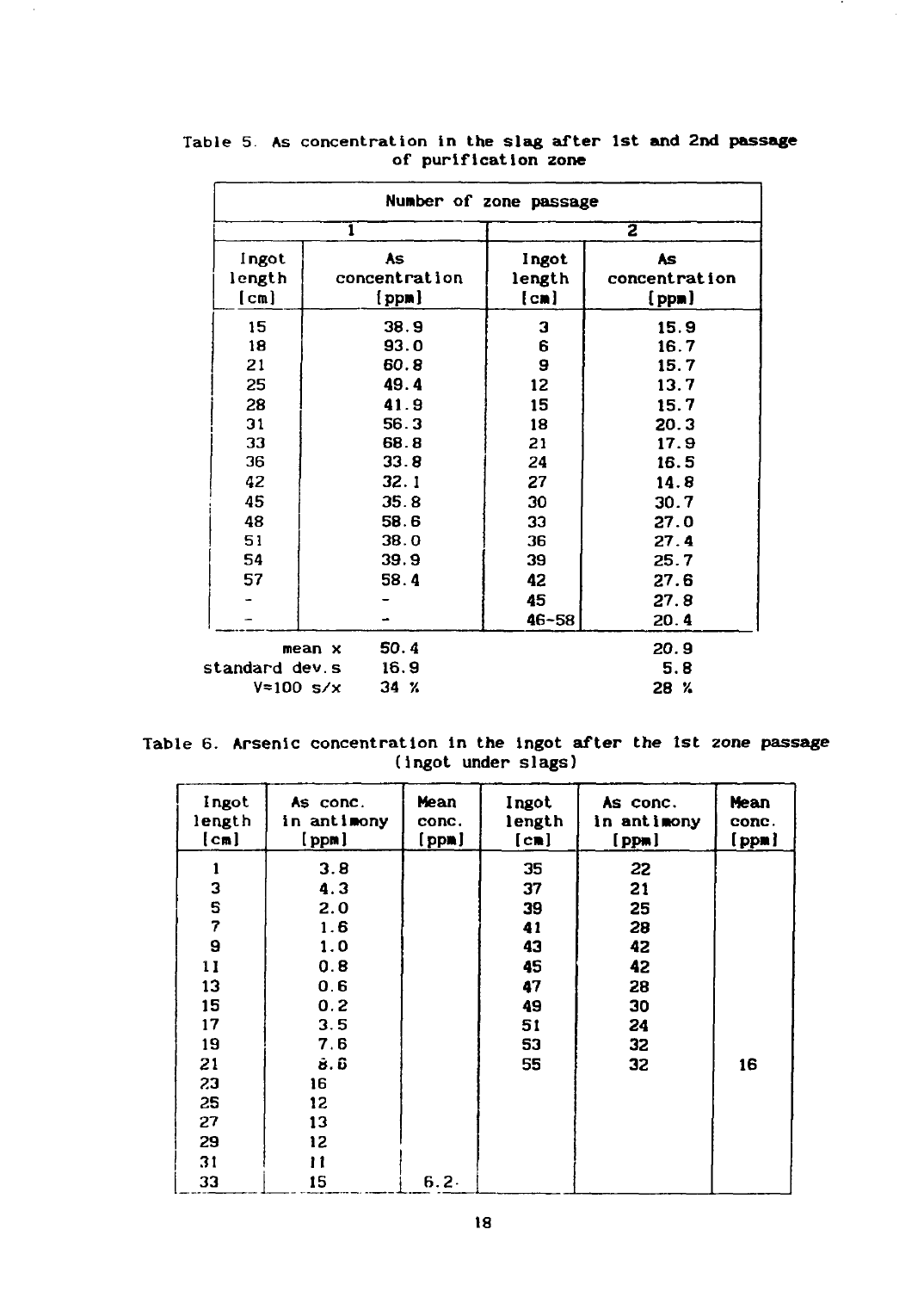**measured as described above. The results are shown in Table 6 and (Fig.10) illustrate arsenic concentration in antimony after the 1st zone passage.** The slag was homogenized and the radiation intensity of <sup>76</sup>As in the slag **was Measured with a Nal(Tl) detector (3"x 3").**



**Fig.10. Distribution of As in antimony ingot after 1st passage** *of* **the purification zone (artificial slag)**

The mass of the slag was about 2 g. The arsenic concentration in the slag, calculated on the basis of the above measurements, is shown in **Table 5 (columns 2 and 4). The concentration of arsenic after the second zone passage was measured with the aid of a detection system of higher**

| Sampling point along<br>the ingot length<br>$\lceil$ cm $\rceil$ | As concentration<br>in antimony<br>$[$ pps $]$ |
|------------------------------------------------------------------|------------------------------------------------|
| s                                                                | 0.12                                           |
| 15                                                               | 0.22                                           |
| 20                                                               | 0.28                                           |
| 30                                                               | 0.35                                           |
| 45                                                               | 0.28                                           |

 $\lambda$ 

**Table 7. As concentration in antimony after 2nd zone passage** (remelting under slags)

**mean \* 0. 25**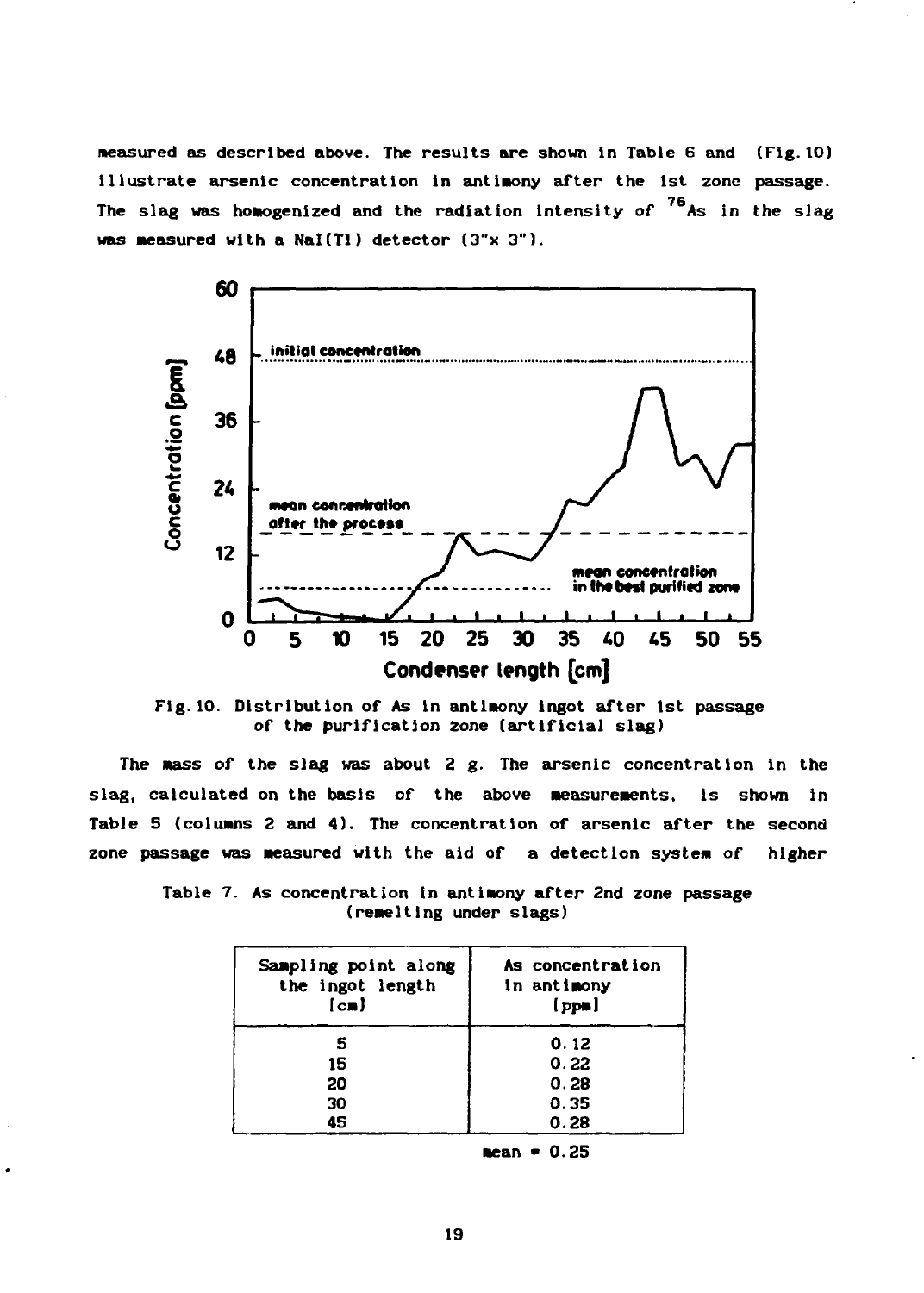efficiency. That was necessary because the efficiency of the purification process was unexpectedly high; the radiation intensity of  $^{76}$ As after two passages of the zone fell below the detection limit equal to 3.5 ppm As under the applied conditions of irradiation and measurement (thermal neutron flux  $5x10^{12}$ n ca<sup>-2</sup>s<sup>-1</sup>, counting time 100 s). In order to determine the arsenic concentration after the 2nd zone passage, five samples were collected from various points of the ingot. The sampling points and the corresponding arsenic concentrations in the samples are shown in Table 7. On the basis of the obtained data, the balance of arsenic in the products of the zone remelting process of antimony under artificial slags was made (Fig.11).

**Initial** state



## **with respect to the state after 1st passage**



Fig.11. Arsenic balance in the products of zone remelting of antimony under slags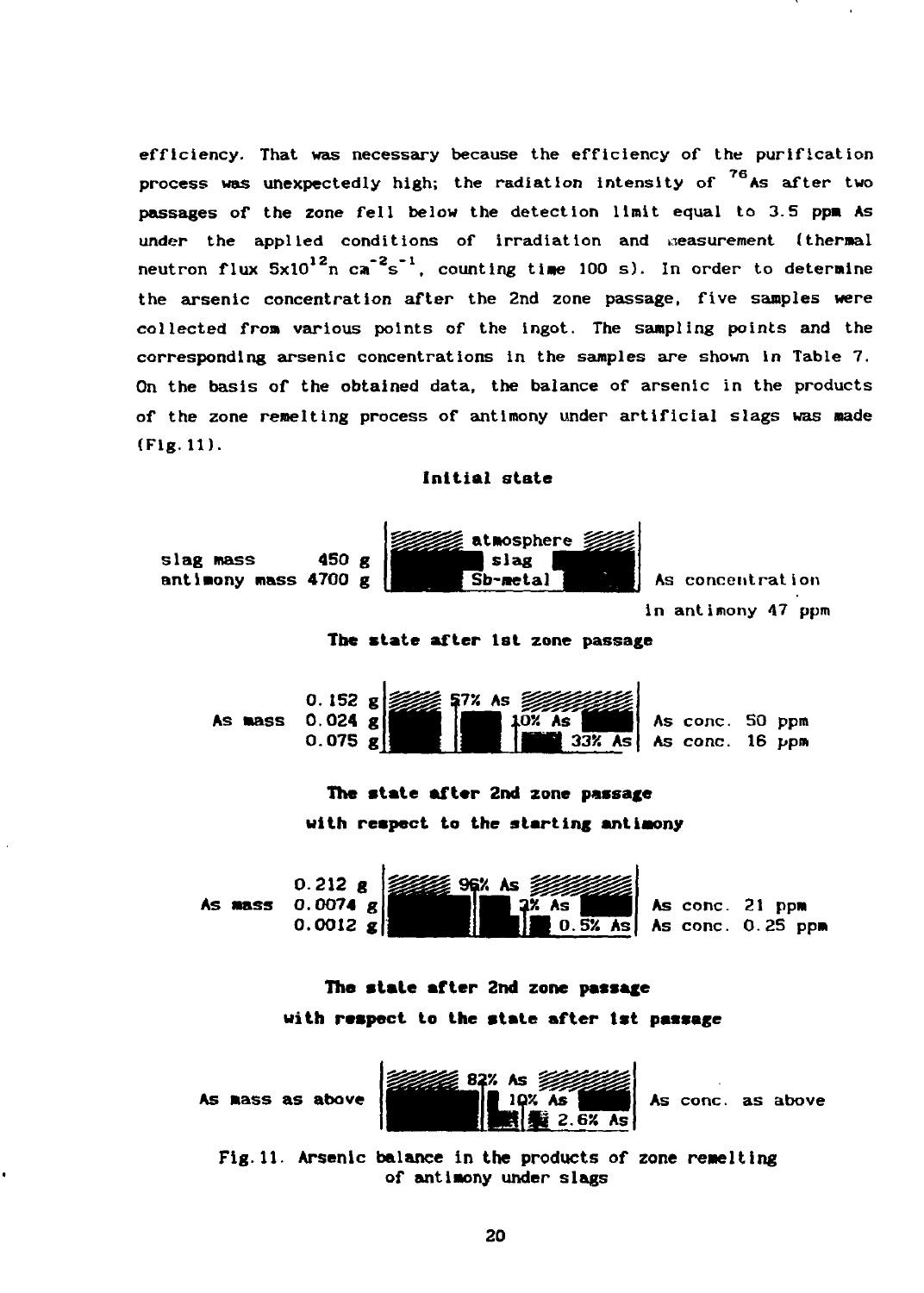#### **7. DISCUSSION**

**The application of radiotracers in the study of processes of the production of antimony of semiconductor grade purity, makes it possible to determine the distribution of arsenic within each part of the purification system. That permits to obtain the results in a short time and in a wide** concentration range (in the present case from  $10^{-2}$  to  $10^{-7}$  g/g).

**In addition, on the basis of these studies Interesting technological conclusions can be drawn.**

**The distribution of arsenic concentration in the antimony condensate obtained by vacuum distillation using unheated condenser is shown in (Fig.2 curve b). The mean concentration of arsenic in the condensate up to 7 cm from the beginning of the condenser - 151 ppm is insignificantly lower than the initial concentration - 154 ppm. The obtained data indicate that under the applied conditions purification does not practically occur.**

**The above distribution is the reference point for the results obtained using the heated condenser. The distribution of As in the condensate is shown in Table 1. For the heated condenser the condensate was divided Into three sections 10 cm long. The mean arsenic concentrations in these sections of the ingot were 9, 20 and 46 ppm respectively. The masses of antimony were 334, 341, and 254 g, respectively (Table 2).**

**The degree of purification of antimony from arsenic in the zone melting process after single zone passage ranges from several to about twenty percent. After eight zone passages the purification degree Is 554 for the section of antimony 210 mm long i.e. for 50X of the charge. (Table 3 and 4, Fig.9).**

**The attempts to determine the kinetics of the distillation process were successful. Both experiments confirm that the most intensive evaporation of arsenic in the vacuum distillation process takes place in the first few minutes of the process. It follows from these experiments that the distillation should be carried out in two stages; after a definite time the receiver should be replaced by another one and the distillation continued. However, In vacuum systems the change of the receiver can pose problems. We propose therefore to increase the temperature in the condenser, which will result in the transfer of the contaminated antimony into the space of the con-**

**21**

ŧ. 1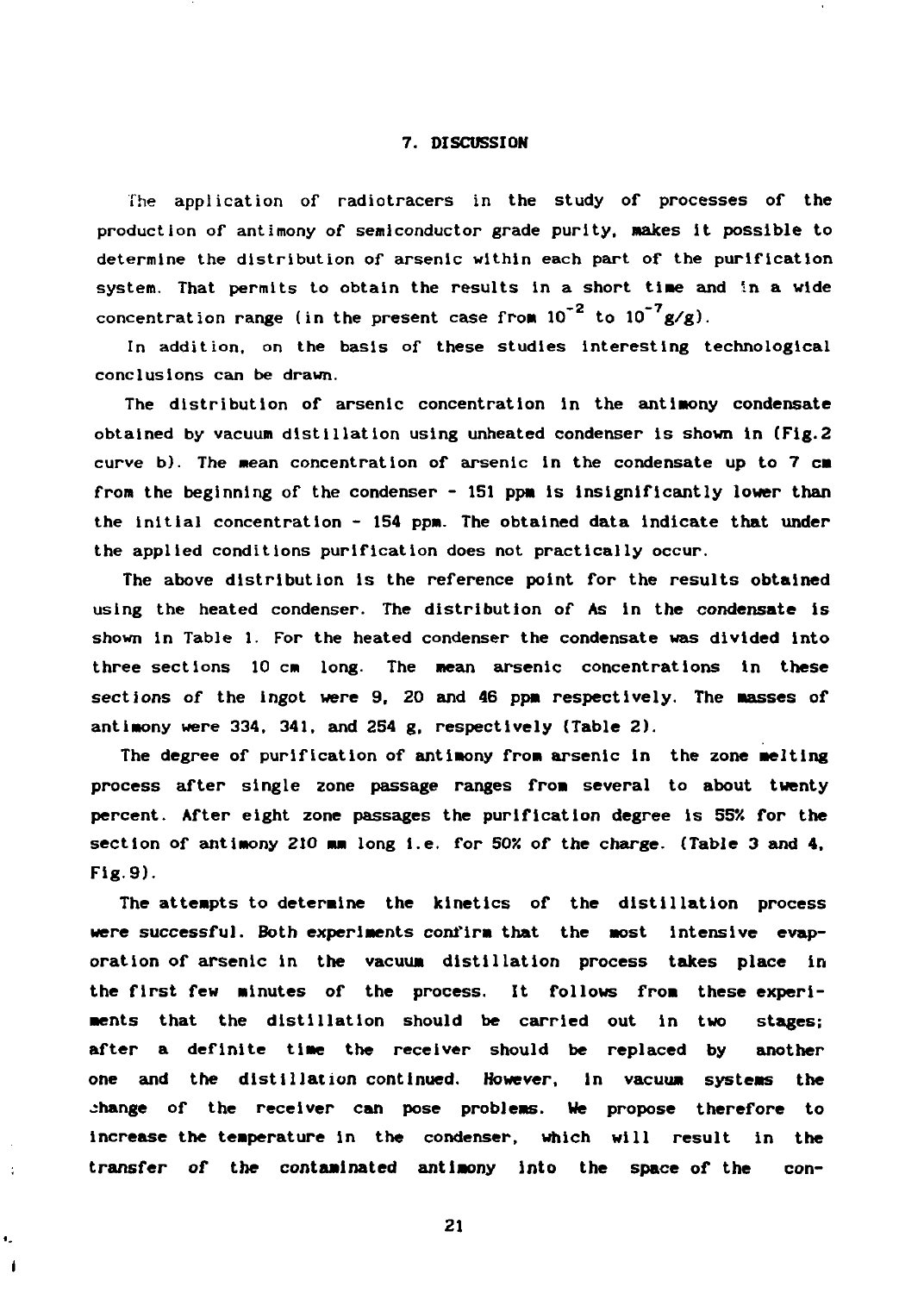denser that will not be used in the further distillation. The tempera ture of the condenser should be then decreased and the distillation cont inued.

The contaminated antimony can be removed from the ingot surface by local etching. All the operations proposed above should result in decreasing the arsenic content in the antimony by about SOX, because as follows from  ${Fig. 4}$  the layer of a thickness 500  $\mu$ m contains twice of arsenic than the deeper layers.

After a single passage of the zone with the ingot under slags the purification degree of antimony from arsenic was 87% for the ingot length 330 mm. The mean As concentration in antimony in this section of the ingot was 6.2 ppm (Table 6), while the mean concentration in the whole ingot was 16 ppm (Table 6, Fig.10). It follows then that the As concentration was reduced by three times. It was found that after the 1st zone passage the mean concentration of arsenic in the slag was 50.4 ppm (Table 5, column 2). Had the total mass of arsenic  $(0.2 g)$  passed to the slag, the arsenic concentration would have been 0.2  $g/450 g = 488$  ppm. It follows then that only about 10X of the arsenic was retained in the slag. The 2nd passage results in further purification of antimony from arsenic. The As concentration in antimony after two zone passages was 0.25 ppm (Table 7). The purification degrees with respect to the starting material and to the material after the first zone passage were 99.5% (Fig. 11). The As concentration in the slag after the 2nd zone passage was 21 ppm (Table 5, column 4 and Fig.11). The amount of arsenic retained in antimony after the first zone passage was approx. 0.075 g. Assuming that the mass of the slag does not change and that the total mass of arsenic passes to the slag the concentration of arsenic in the slag should be 0.075  $g/350 g = 215$  ppm. Hence the percentage of the retained arsenic is about  $10\%$  as well. In the above case the purification of antimony from arsenic is due not only to the fact that arsenic moves before the crystallization front, but also to the *fant* that volatile arsenic compounds pass to the atmosphere.

In the zone melting process without the slag about  $0.2\%$  of arsenic initially present in antimony passed to the atmosphere (4J, while in the process of zone remelting under slags after the 1st and 2nd zone passages the corresponding amounts are equal to  $57%$  and  $82%$ , respectively.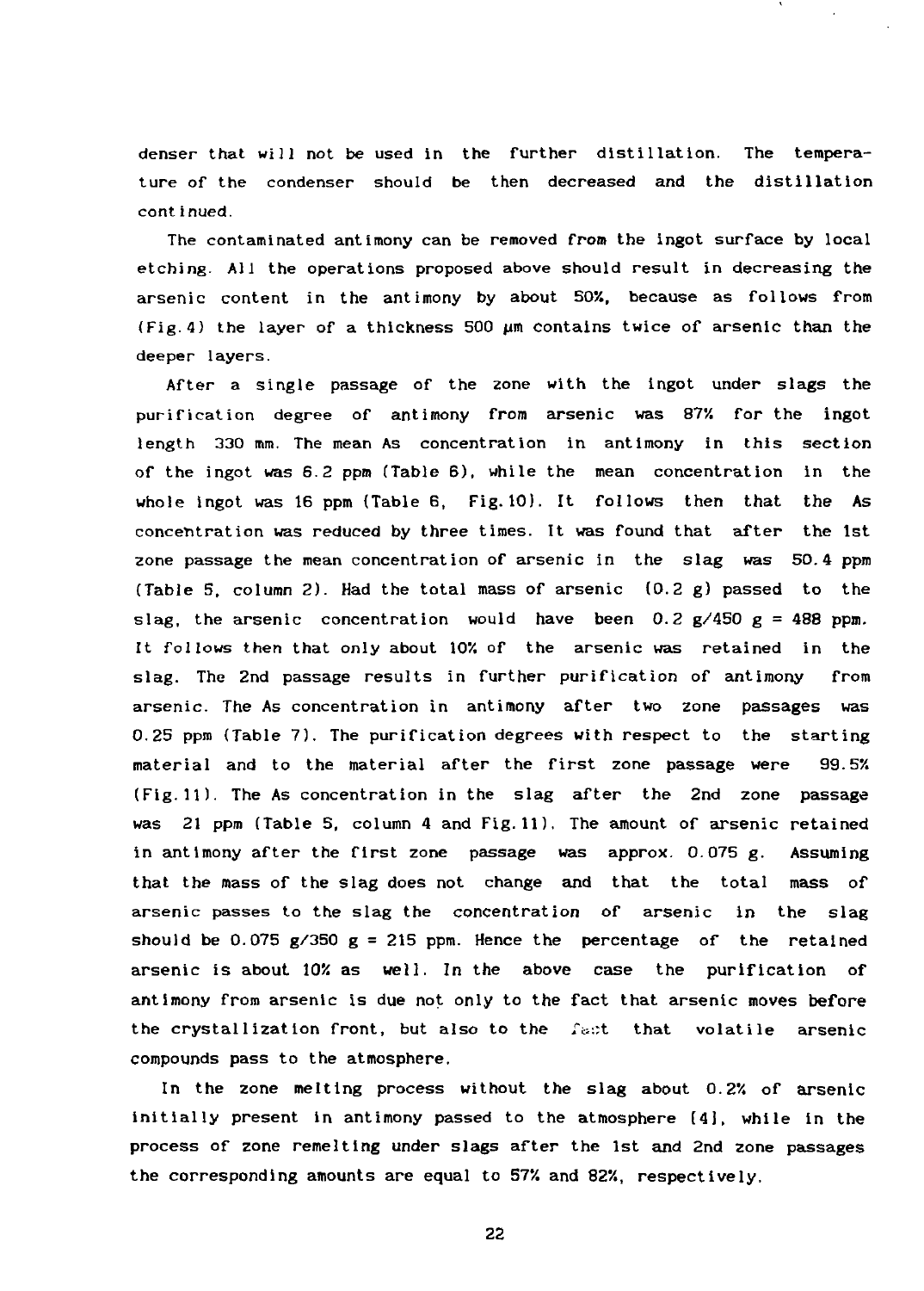The process of remelting under artificial slags is highly efficient. purification of antimony from arsenic takes place mainly in the proces remelting under slags and not in the zone melting process. However remelting under slags should be followed by vacuum distillation or zone melting in order to remove impurities introduced with the slag.

#### **REFERENCES**

- 1. K.Micunoru, K.Hirosi, Jap. Patent, 61-106733, (1986).
- 2. E.P.Loksin. Izw.AHSSSR, Met., 1, 12 (1987).
- 3. J.Ciok, Thesis, Technical University of Warsaw, Warsaw (1983).
- 4. L.Rowinska, L.Waliś, Nukleonika, 31, 150 (1986).
- 5. L.Rowińska, L.Waliś, E.Pańczyk, W.Dalecki. Nukleonika, 32, 111 (1987).
- 6. L.Rowinska, L.Waliś, W.Dalecki, M.Kusowski, Nukleonika, 34, 85 (1989).
- 7. S.Maksymiuk, Pol.Patent, 129 241, (1985).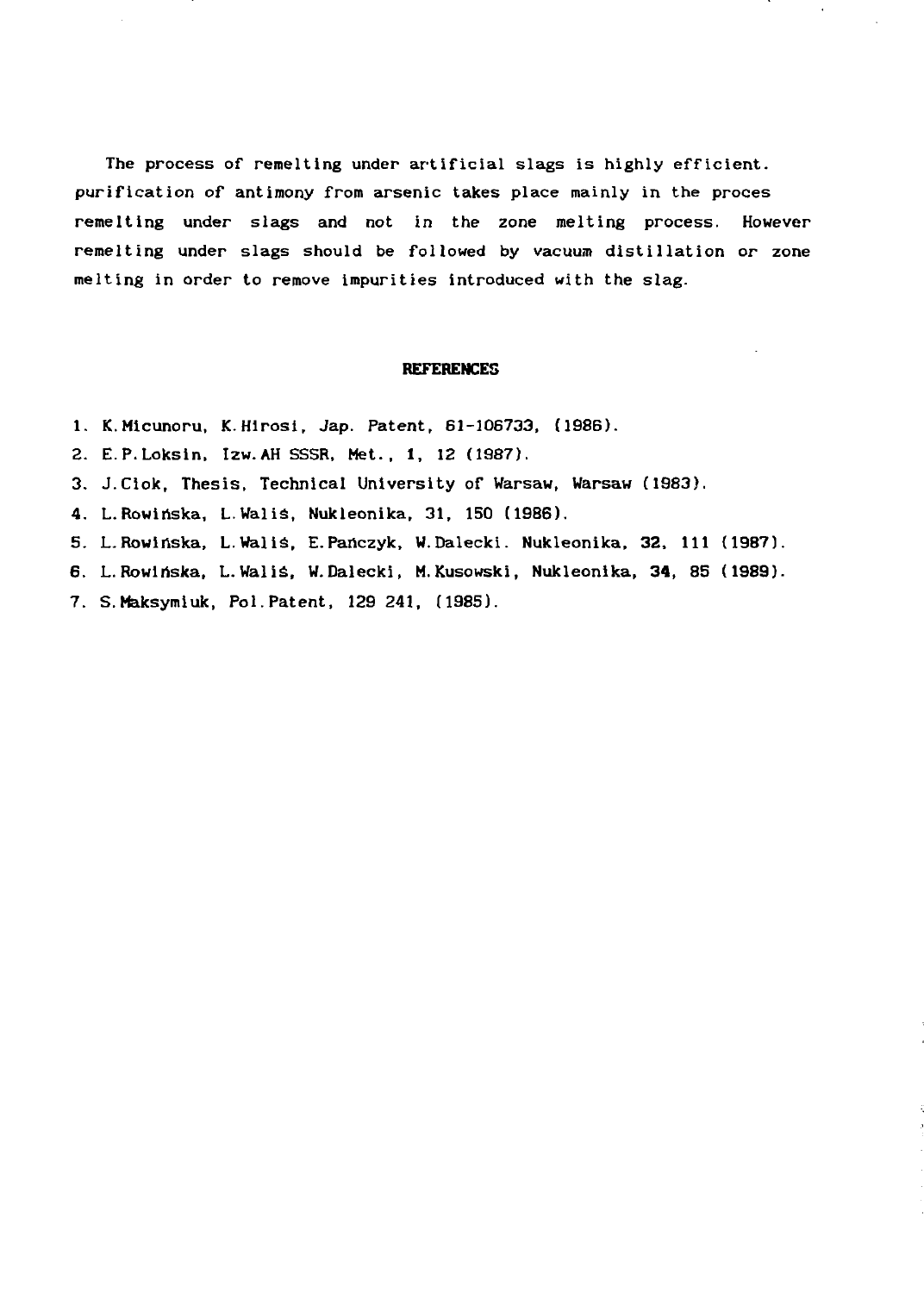Wydano na zlecenie Instytutu chemii i Techniki Jądrowej Nakład 120 egz. Druk: Zakład Poligraficzny Piotr Włodarski Warszawa ul. Ksawerów 21 tel. 43-14-71 w. 240

 $\label{eq:2} \begin{split} \mathcal{A}^{(1)}_{\text{max}}&=\mathcal{A}^{(1)}_{\text{max}}\,, \end{split}$ 

 $\sim$ 

 $\ddot{\phantom{a}}$